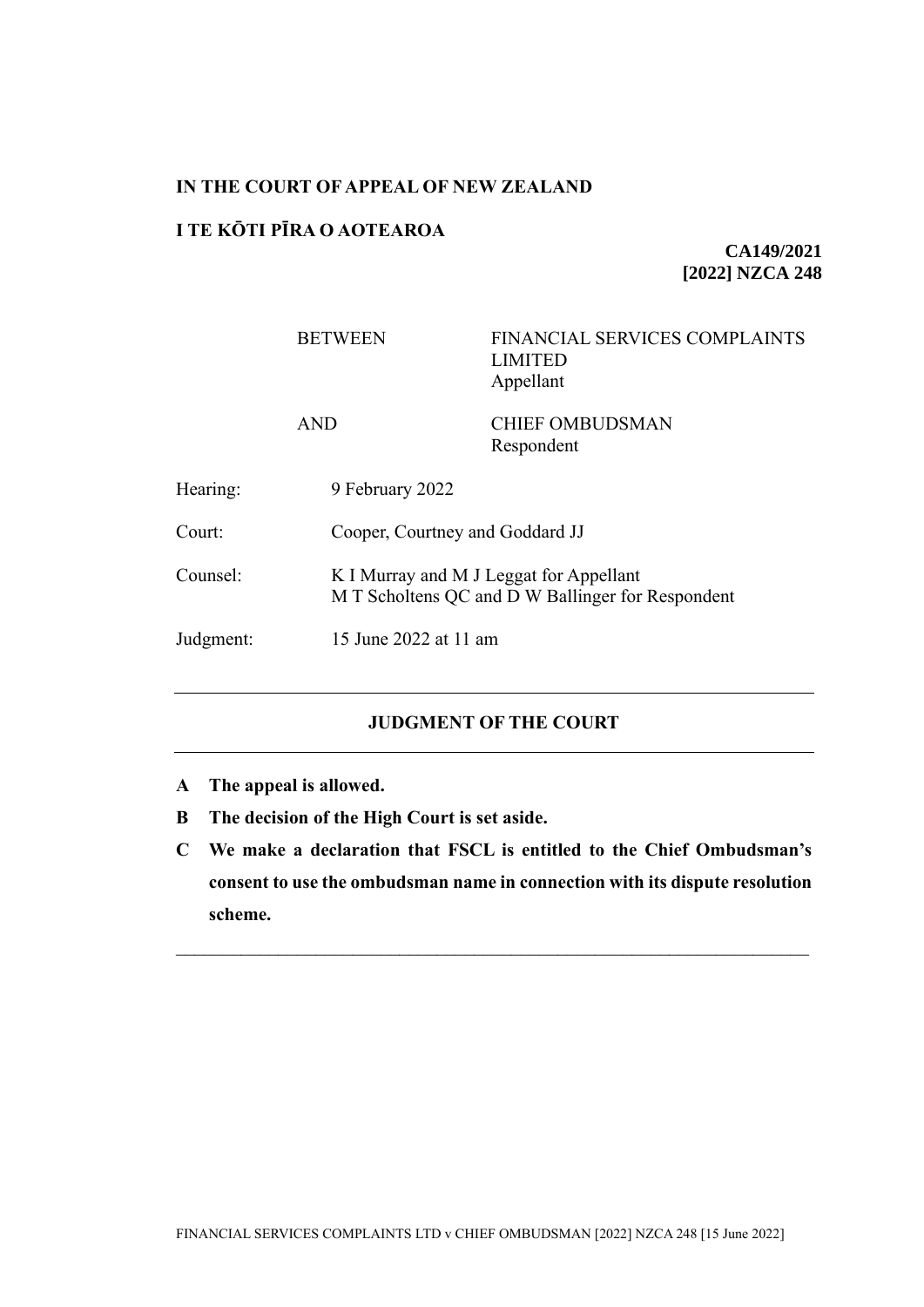## **REASONS OF THE COURT**

# (Given by Courtney J)

## **Table of Contents**

|                                                                  | Para No.           |
|------------------------------------------------------------------|--------------------|
| <b>Introduction</b>                                              | $[1]$              |
| <b>Statutory scheme</b>                                          | [9]                |
| The history of FSCL's application to use the ombudsman name      |                    |
| Use of the ombudsman name in the financial services sector       | [19]               |
| FSCL's application is refused for the first time                 | $\lceil 22 \rceil$ |
| <i>FSCL's application is refused for a second time</i>           | $\lceil 24 \rceil$ |
| The Chief Ombudsman reconsiders $-$ first provisional decision   | $\lceil 30 \rceil$ |
| The Chief Ombudsman investigates further $-$ second              | [39]               |
| <i>provisional decision</i>                                      |                    |
| The Chief Ombudsman's third provisional decision                 | [43]               |
| The Chief Ombudsman's final decision $-$ FSCL's application is   | [45]               |
| declined for a third time                                        |                    |
| Did the Judge fail to adjudicate on grounds 7 and 9?             |                    |
| Was there only one lawful decision available to the Chief        |                    |
| Ombudsman?                                                       | $[54]$             |
| Confusion leading to loss of confidence in the role of the Chief | [63]               |
| Ombudsman                                                        |                    |
| Treating like cases alike                                        | $[75]$             |
| FSCL's s 14 BORA rights                                          | [83]               |
| Was there only one lawful decision available?                    | $[92]$             |
| The appropriate relief                                           |                    |
| <b>Result</b>                                                    | [108]              |

## **Introduction**

<span id="page-1-0"></span>[1] This appeal concerns a decision by the Chief Ombudsman under s 28A of the Ombudsmen Act 1975 refusing permission for a private dispute resolution service to use "ombudsman" in its name. Without that permission, it is unlawful to use the ombudsman name in connection with any business, or the provision of any service. The appellant is Financial Services Complaints Limited (FSCL). FSCL's dispute resolution scheme is approved under the Financial Service Providers (Registration and Dispute Resolution) Act 2008 (FSP Act). Two other such schemes have permission to use the ombudsman name in connection with their schemes. FSCL wishes to do likewise.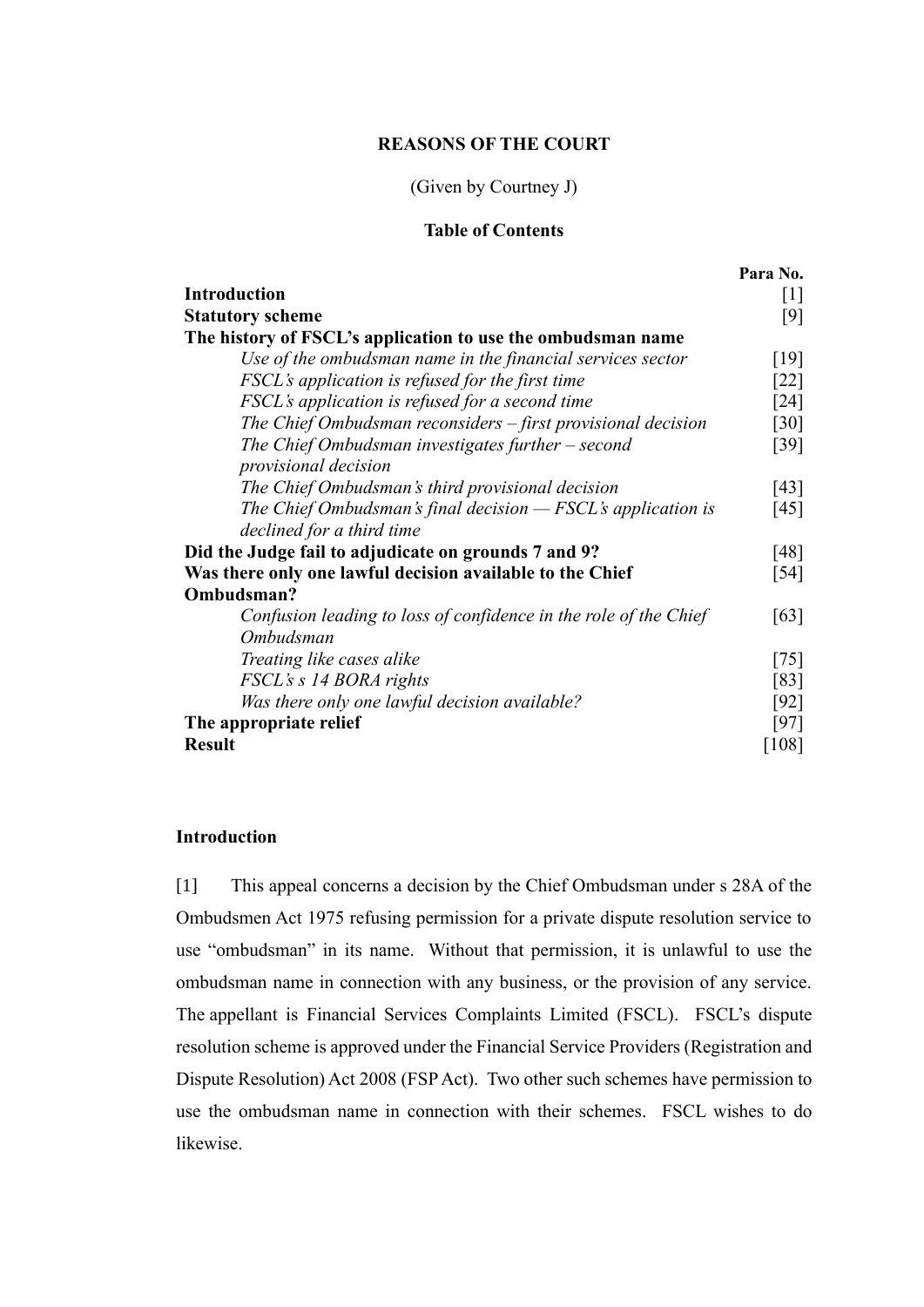[2] In 2015 FSCL's application for permission to use the ombudsman name was refused by the then Chief Ombudsman, Dame Beverley Wakem. In 2016 the application was reconsidered by the current Chief Ombudsman, Peter Boshier, who also refused permission. This Court set aside Mr Boshier's decision and directed him to reconsider the application.<sup>1</sup>

[3] In 2019, Mr Boshier again refused permission. The High Court set aside that decision on the ground of predetermination. <sup>2</sup> Grice J directed that FSCL's application be reconsidered either by an ombudsman appointed temporarily for that purpose under s 8 of the Ombudsmen Act or by a person acting under a delegation from the Chief Ombudsman under s  $28(1)$ .<sup>3</sup>

[4] FSCL appeals on two grounds. The first is that the Judge failed to adjudicate on eight of the nine grounds of review raised. <sup>4</sup> However, in advancing this ground of appeal, FSCL focused on only two of the grounds it had relied on in the High Court: the Chief Ombudsman's failure to treat like applicants alike (ground 7) and whether refusing permission was a justifiable limitation of FSCL's right to freedom of expression under s 14 of the New Zealand Bill of Rights Act 1990 (BORA) (ground 9).

[5] The second ground advanced by FSCL is that the Judge erred in referring the matter back for reconsideration rather than granting the substantive relief sought, namely a declaration that FSCL is entitled to the Chief Ombudsman's consent under s 28A.

[6] In judicial review proceedings the court is concerned with the lawfulness of the decision under review. Whether the decision was one the court itself might have

 $\frac{3}{4}$  At [222].

<sup>&</sup>lt;sup>1</sup> *Financial Services Complaints Ltd v Chief Ombudsman* [2018] NZCA 27, [2018] 2 NZLR 884 [Court of Appeal judgment].

<sup>2</sup> *Financial Services Complaints Ltd v Chief Ombudsman* [2021] NZHC 307, [2021] 2 NZLR 475 [Decision on appeal]. The Chief Ombudsman does not cross-appeal that finding.

<sup>4</sup> The grounds were: unreasonable delays (ground 1); breach of fairness and good faith by working in secret towards an amendment of s 28A (ground 2); the decision was contrary to the statutory purpose of s 28A (ground 3); acting contrary to the Robertson guidelines (ground 4); unreasonably objecting to FSCL's proposed use of the term "financial ombudsman service" as being too similar to the IFSO scheme (ground 5); unreasonably minimising the power of the ombudsman name of FSCL (ground 6); failing to treat like applicants alike (ground 7); predetermination (ground 8); and unreasonable limitation on FSCL's right to freedom of expression under s 14 of the New Zealand Bill of Rights Act 1990 (ground 9).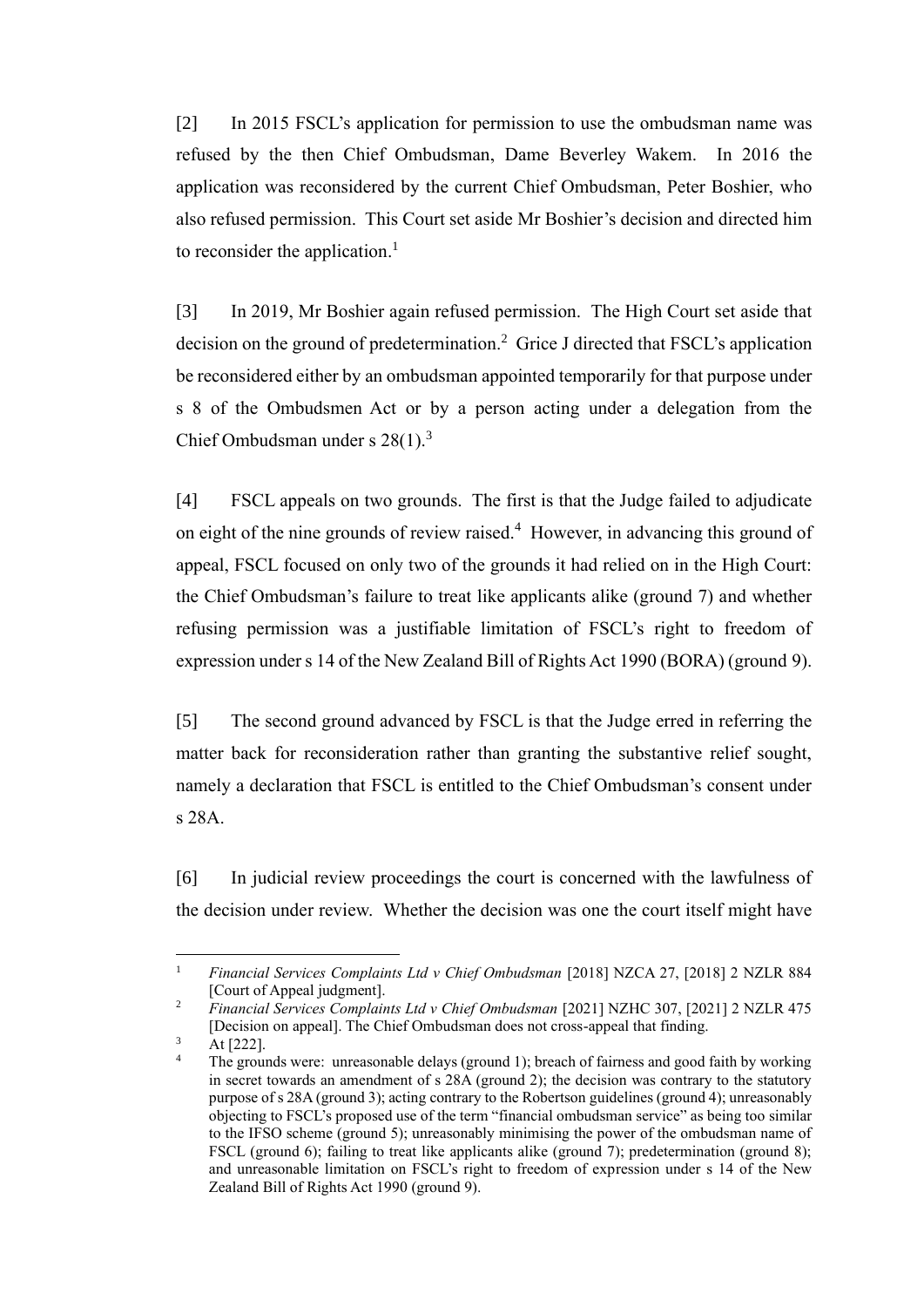made, had it been the decision-maker, is not relevant. As a result, it is generally not for the court to substitute its decision for that of the statutory decision-maker; the appropriate relief will be a direction that the decision-maker reconsider. Nonetheless, there are cases in which the Court might legitimately substitute its own decision. This includes when the Court is satisfied that only one lawful decision was available to the decision-maker.<sup>5</sup>

[7] FSCL says that granting permission to use the ombudsman name was the only lawful decision available to the Chief Ombudsman so it was open to the Judge to substitute her decision for that of the Chief Ombudsman. It says that, in the circumstances of this case, that was the appropriate course. FSCL now seeks to have this Court make the declaration sought.

- [8] The issues on appeal are therefore:
	- a. Did the Judge fail to determine grounds 7 and 9?
	- b. Was granting permission the only lawful decision available to the Chief Ombudsman?
	- c. Did the Judge err in referring the decision for reconsideration and, if so, should this Court now grant the relief sought?

## **Statutory scheme**

<span id="page-3-0"></span>[9] The statutory scheme as enacted by the Ombudsmen Act and the response of successive Chief Ombudsmen to requests for permission to use the name was canvased in some detail in this Court's earlier decision.<sup>6</sup> Our much briefer description is drawn from that judgment.

[10] The name and role of the New Zealand ombudsman are derived from the Swedish institution established in 1809 with the function of ensuring the Executive was observing the country's laws and statutes. Translated literally, it means people's

<sup>5</sup> *Fiordland Venison Ltd v Minister of Agriculture and Fisheries* [1978] 2 NZLR 341 (CA) at 353.

Court of Appeal judgment, above n 1, at  $[5]-[24]$ .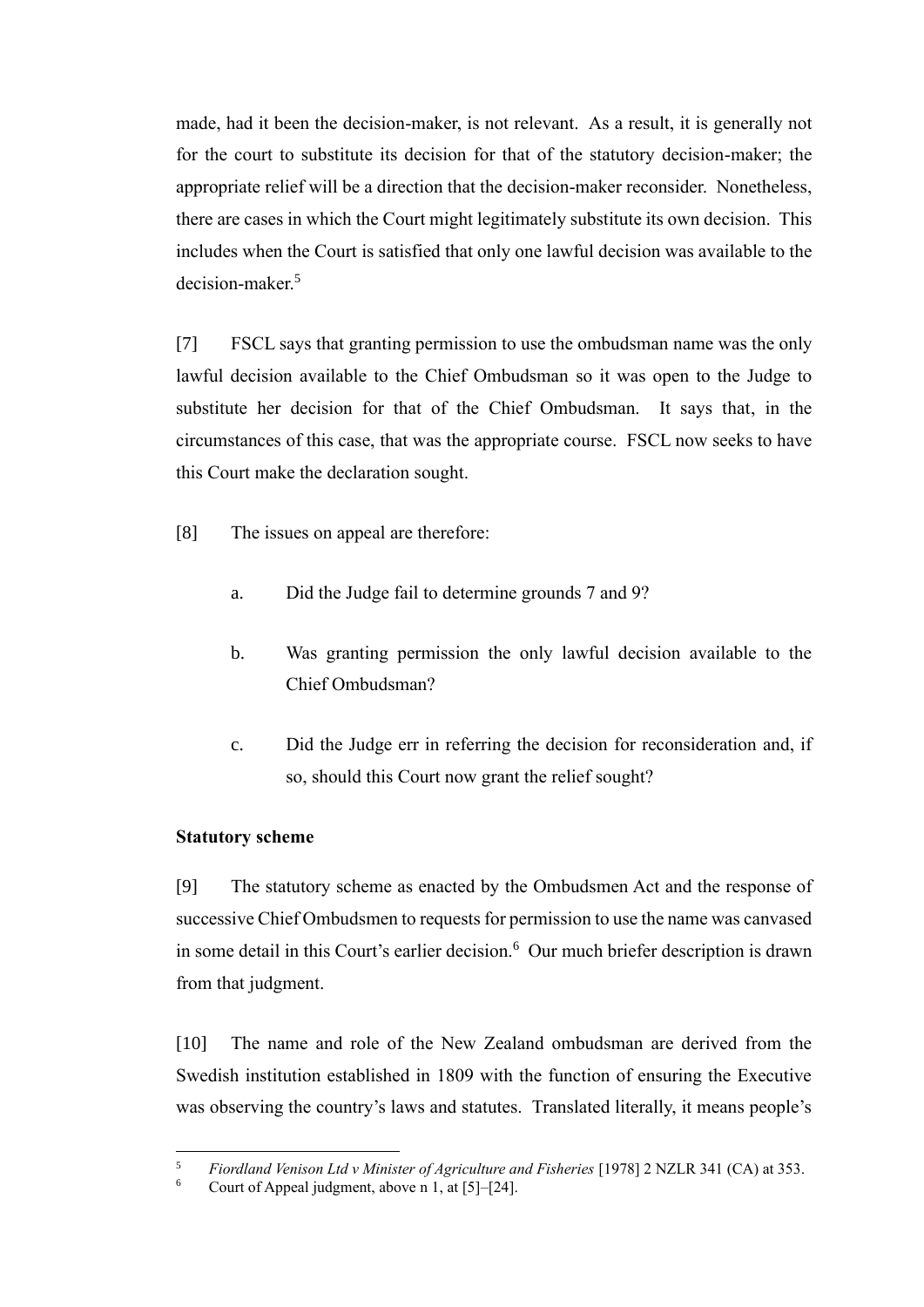representative. New Zealand was the first country outside Scandinavia to adopt the concept and the name in the Parliamentary Commissioner (Ombudsman) Act 1962, which was replaced with the current Act in 1975.

[11] In New Zealand, ombudsmen are independent officers of Parliament appointed by the Governor-General on the recommendation of the House of Representatives. They perform an important constitutional role, investigating complaints about the administrative conduct of executive government and of government agencies, thus enhancing the accountability of Ministers and officials. In effect, Parliament has shared with the ombudsmen some of its own authority and power.

[12] Initially, there was no constraint on the use of the ombudsman name by private entities. However, concern over the use of the ombudsman name by private entities in overseas jurisdictions led New Zealand's Chief Ombudsmen to seek legislative protection for the name in New Zealand. They were concerned that overuse of the name would lead to confusion and lessening of public understanding of the ombudsman concept and loss of public confidence in the office.

[13] Early efforts to either prohibit or limit the use of the name were not successful. A 1988 Bill to amend the Ombudsmen Act by making it a criminal offence to use the name except pursuant to statute or with the prior consent of the Chief Ombudsman failed; the then Minister of Consumer Affairs considered that the name was in common use and that its use in other countries had not led to the confusion that was feared. In 1991, however, the Bill was revived and s 28A enacted, precluding the use of the ombudsman name without the approval of the Chief Ombudsman. Section 28A provided:

## **28A Protection of name**

- (1) No person, other than an Ombudsman appointed under this Act, may use the name "Ombudsman" in connection with any business, trade, or occupation or the provision of any service, whether for payment or otherwise, or hold himself, herself, or itself out to be an Ombudsman except pursuant to an Act or with the prior written consent of the Chief Ombudsman.
- (2) Every person commits an offence and is liable on summary conviction to a fine not exceeding \$1,000 who contravenes subsection (1).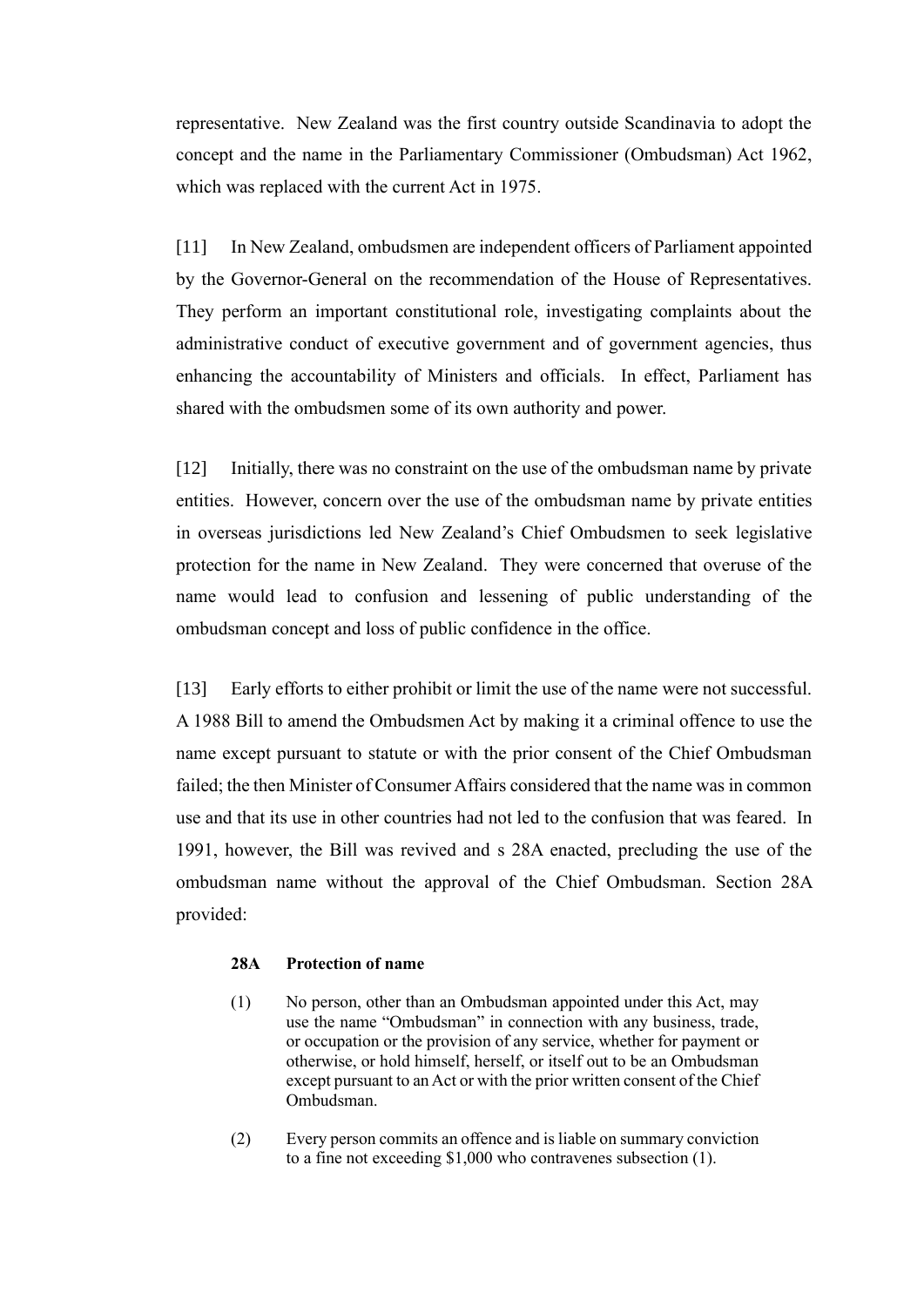[14] Parliament considered protection of the name was necessary and desirable because of the Parliamentary Ombudsman's special constitutional role. In enacting s 28A, Parliament's purpose was to provide a degree of protection for the name by strictly regulating its use, although not to the point of complete prohibition.<sup>7</sup>

[15] In 1992, after consultation with the Minister of Consumer Affairs and the Consumers' Institute, the then Chief Ombudsman, Sir John Robertson, drew up what he described as "some basic criteria protecting the interests of consumers" to guide the consideration of applications under s 28A (the Robertson guidelines). $8$  There were six criteria:<sup>9</sup>

- 1. Unless authorised by statute, no position entitled "Ombudsman" should be established in any area where the Ombudsman has or may be given jurisdiction under either the Ombudsmen Act 1975 or the Official Information Act 1982 or the Local Government Official Information and Meetings Act 1987. Such a position would confuse the public and undermine the constitutional role of the statutory Ombudsmen.
- 2. Where it is proposed to have an "Ombudsman" type position which did not conflict with the position in (1) above, the holder of the name "Ombudsman" must be appointed and funded in a manner which enables him/her [to] operate effectively and independently of the organisation which will be subject to the role. The position should also have a publicly notified Charter in plain language which is constantly before the consuming public. The appointed Ombudsman should have the right to make recommendations to change any provisions of the Charter.
- 3. The role of the person proposed as an "Ombudsman" is to receive complaints directly from a complainant, free of charge, and impartially investigate the facts, and conclude with a decision to not sustain or sustain and, if appropriate, achieve a remedy. The name Ombudsman would not be agreed if the role was seen to be one of counsel or advocate for special interest groups. The position will need to be seen to be independent and impartial by both the consumer and the organization to ensure maximum effectiveness and influence.
- 4. The use of the name by a non-Parliamentary Ombudsman will be of greatest value to consumers when the appointee operates in a jurisdiction which is national in character. Permission to use the name "Ombudsman" will not normally be granted for unique local or regional roles.

Court of Appeal judgment, above n 1, at [44].

<sup>8</sup> John Robertson "Report of the Chief Ombudsman on Leaving Office" [1993–1996] I AJHR A3A, at 16.

<sup>9</sup> John Robertson and Nadja Tollemache "Report of the Ombudsmen for the year ended 30 June 1992" [1991–1993] I AJHR A3 at 36–37, cited in Court of Appeal judgment, above, n 1, at [12].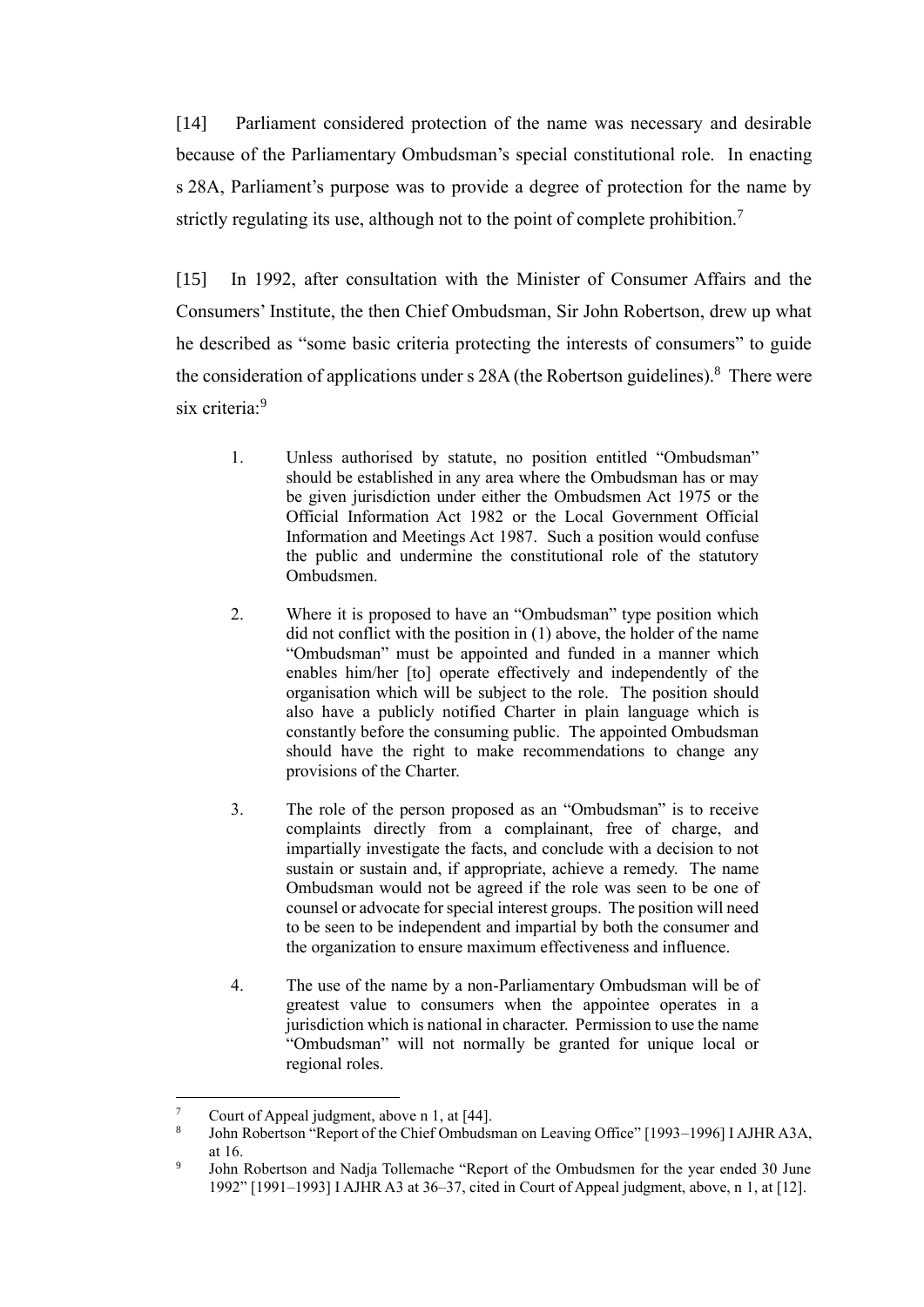- 5. Where all the above criteria are met the term "Ombudsman" should not be used alone, but only in conjunction with a description which makes the role clear, eg, "Banking Ombudsman"; the name on this basis is to be used in the public Charter and in correspondence and publicity.
- 6. All approvals will require that the approved Ombudsman will produce an annual report and make it publicly available. Additionally, it will be desirable that the Ombudsman scheme be subject to periodic public reviews to allow consumers to indicate the degree of credibility which they accord the complaint system being followed.

[16] In 2000 Sir John's successor, Sir Brian Elwood, revised the basis on which applications under s 28A would be considered, adopting a two-stage process (the Elwood policy). First, the public interest served by the establishment of an additional non-parliamentary ombudsman was to be balanced against the public interest in a nonproliferation of the name. Secondly, the application was to be considered against specified factors (which broadly reflected the Robertson guidelines).<sup>10</sup>

[17] In 2020, s 28A was amended to preclude the use of the ombudsman name outside its parliamentary context except with the permission of the relevant Minister. The Minister may only grant permission to certain public sector agencies and organisations; private sector service providers can no longer obtain permission to use the name. The amendment contains a savings provision in respect of FSCL, so the basis on which FSCL was entitled to have its application considered was not affected.<sup>11</sup>

[18] The amendment was promoted by the current Chief Ombudsman, who was concerned that the Court of Appeal's decision setting aside his earlier refusal would invite further applications for the use of the name and further litigation, which would risk diminishing the status of the office of the Parliamentary ombudsman. The Chief Ombudsman's role in promoting the amendment was a focus of FSCL's case in the High Court, with assertions of unfairness in the Chief Ombudsman's ongoing communications with the Speaker of the House of Representatives, the Hon Trevor Mallard. Although these communications led the Judge to conclude that the Chief Ombudsman had pre-determined his decision to refuse FSCL's application, she found no impropriety in his promotion of the amendment.<sup>12</sup> There is no challenge to

<sup>&</sup>lt;sup>10</sup> Court of Appeal judgment, above n 1, at  $[17]$ – $[18]$ .

<sup>&</sup>lt;sup>11</sup> Ombudsmen (Protection of Name) Amendment Act 2020, cl 14 of Sch 1AA.<br><sup>12</sup> Decision on anneal above n 2, at [182]

Decision on appeal, above n 2, at [182].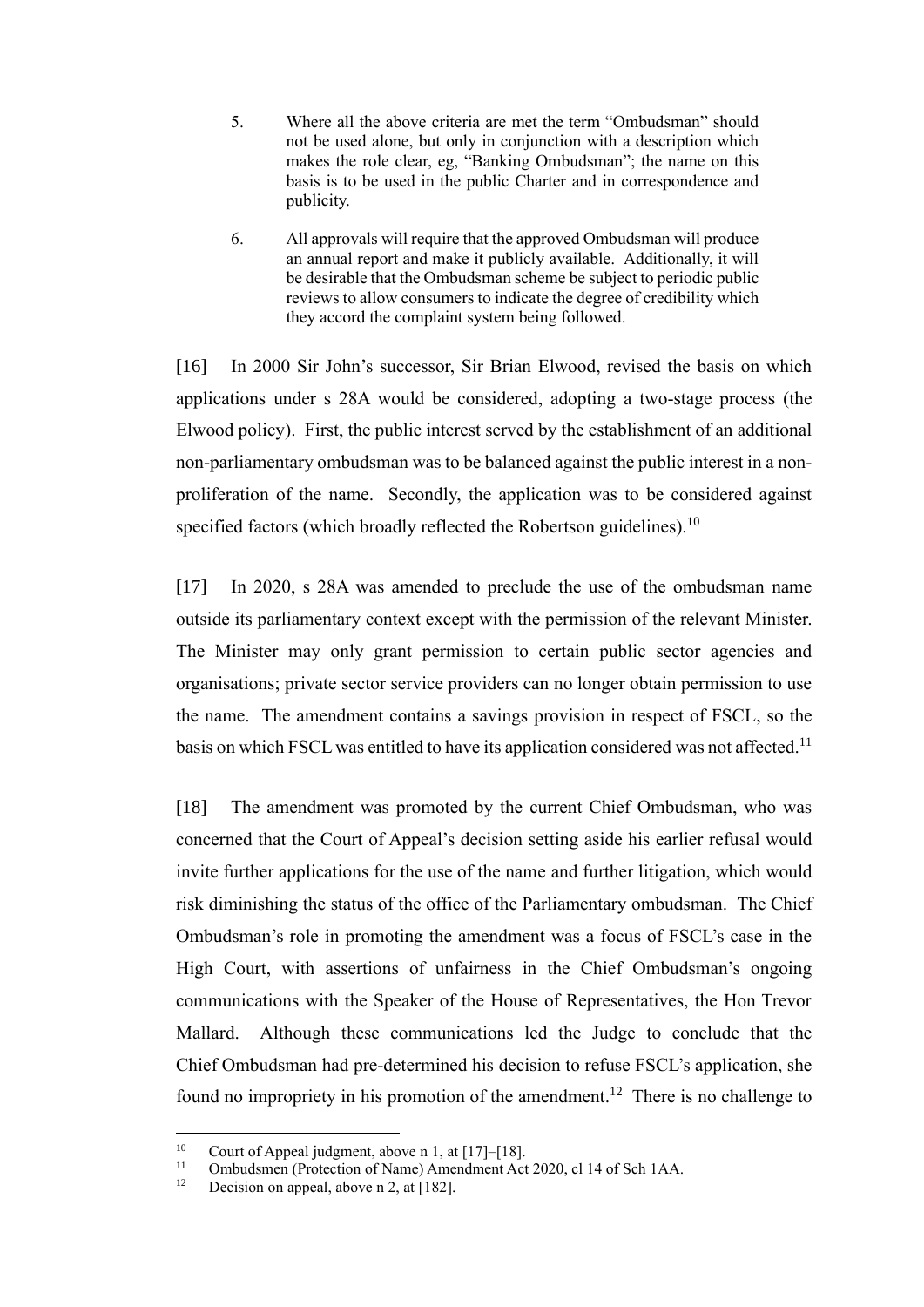that aspect of the judgment. Therefore, our record of the Chief Ombudsman's decision-making process largely omits reference to this aspect.

## **The history of FSCL's application to use the ombudsman name**

## *Use of the ombudsman name in the financial services sector*

<span id="page-7-0"></span>[19] Following the introduction of s 28A, Sir John granted two applications for the use of the ombudsman name in connection with private ombudsmen schemes. These were the Banking Ombudsman Scheme (BOS) and the Insurance and Savings Ombudsman Scheme (ISOS). The purpose of these schemes was to provide a means by which banking and insurance companies could offer their customers an independent dispute resolution service in respect of complaints made about their products and services.

[20] From 2010 all financial service providers were required by the FSP Act to be a member of an approved dispute resolution scheme in respect of any financial service provided to a retail client.<sup>13</sup> The FSCL scheme, established in 2010, was the first scheme approved under the FSP Act. Subsequently, the BOS and ISOS schemes were also approved.<sup>14</sup>

[21] There was, and continues to be, competition among the schemes for customers. In 2011 FSCL wrote to the then Chief Ombudsman, Dame Beverley, expressing concern about the terms in which ISOS was using the ombudsman name to promote its scheme. FSCL proposed the continued use of the ombudsman name in relation to private schemes be reconsidered, or ISOS be required to stop using the ombudsman name as a marketing tool, or consideration be given to allowing FSCL to also use the ombudsman name. Dame Beverley advised that she would not be approving any further use of the name in the near future and FSCL did not pursue the matter.

<sup>&</sup>lt;sup>13</sup> Section 48.

There is a fourth scheme that has FSP approval, but it is significantly smaller than the IFSO, BOS and FSCL's schemes and appears never to have sought permission to use the ombudsman name.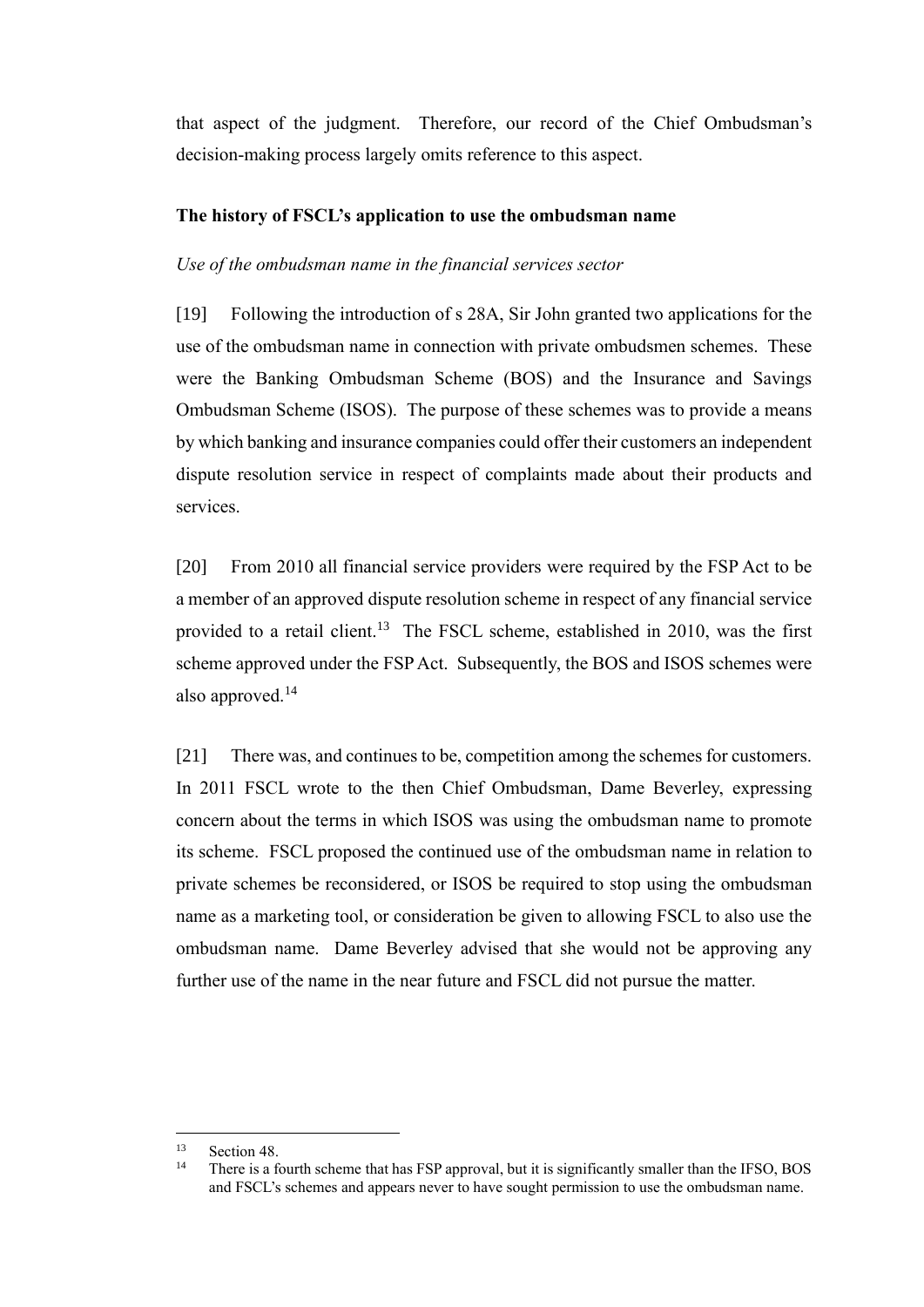## *FSCL's application is refused for the first time*

<span id="page-8-0"></span>[22] Nothing further happened until 2015, when Dame Beverley allowed ISOS to change its title to "Insurance and Financial Services Ombudsman Scheme Inc" (IFSO). FSCL's view was not sought, even though the inclusion of "financial services" would result in a name very similar to its scheme. The development prompted FSCL to apply for approval to use the ombudsman name itself. In May 2015 it submitted a detailed application based on the Robertson guidelines. The application was refused. The Chief Ombudsman regarded the approvals given to the IFSO and BOS schemes as an "accident of history" and saw no public interest in allowing FSCL to use the name.

[23] FSCL began judicial review proceedings. Mr Boshier was appointed Chief Ombudsman later in 2015. The following year, after an unsuccessful application by Ombudsman Wakem to strike out the judicial review proceedings, Mr Boshier agreed to consider the application afresh.

## *FSCL's application is refused for a second time*

<span id="page-8-1"></span>[24] In its letter to the Chief Ombudsman of 27 May 2016, FSCL explained that its aim in seeking to use the ombudsman name was to raise consumer awareness and trust in its scheme. It noted that there had been some consumer confusion as a result of two other schemes operating in the financial services sector being able to use the name while it was not. There was also concern that consumers viewed the FSCL scheme as inferior to the others because it was not described as an ombudsman scheme.

[25] The Chief Ombudsman considered FSCL's application by reference to the Elwood policy, on the basis that the purpose of s 28A was to protect the public interest in ensuring that the concept of the parliamentary ombudsman's role was not undermined or diminished by allowing the name to be used more widely than necessary. He concluded that it would be generally inappropriate for the name to be used more widely unless there was a significant public disadvantage as a result of the inability to use the name. He was not satisfied that was the case. FSCL's application therefore failed at the first stage of the Elwood policy and there was no consideration of other criteria.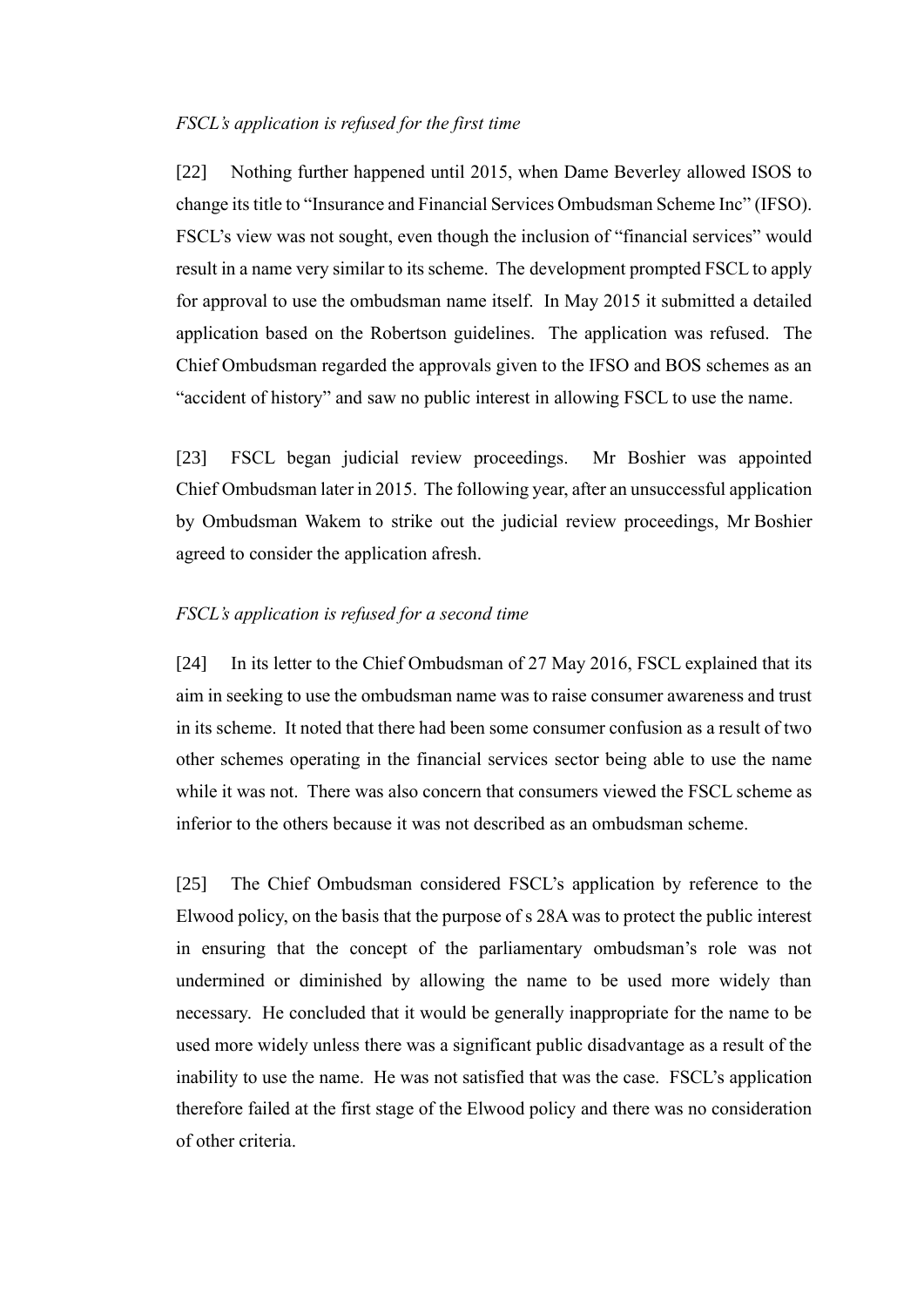[26] FSCL sought judicial review of this decision. The application for judicial review failed in the High Court, but the Court of Appeal set aside the decision and ordered that it be remade.<sup>15</sup>

[27] This Court gave two reasons for setting aside the Chief Ombudsman's decision. First, although the Chief Ombudsman was entitled to consider the possible impact that a multiplicity of non-parliamentary ombudsmen might have on the status of the role in the public's understanding of it, the two-stage Elwood policy created an unacceptable limit on the exercise of the discretion; it precluded consideration of the stage two factors unless stage one was satisfied, despite the obvious relevance of the stage two factors (which largely related to the ombudsman-like qualities required of any private ombudsman). 16

[28] Secondly, the Chief Ombudsman had failed to consider the effect that different treatment of similar schemes might have in terms of causing confusion about the role and status of the Parliamentary ombudsmen:

[53] If other similar schemes in the same sector as the applicant are already using the name ombudsman, it is difficult to understand how granting the application would increase confusion. Indeed, there is a strong argument to the opposite effect. Arguably, it is more likely that what will increase confusion is treating very similar schemes in the same sector (including a scheme with part of the same name) differently. Yet that is the effect of denying consent in this case. This "different treatment" aspect of confusion was not considered by Mr Boshier and in our view was a relevant consideration that should have been taken into account whether under the rubric of confusion or simply consistency.

[54] To put it another way, the Chief Ombudsman is entitled to consider the possible impact a multiplicity of non-parliamentary ombudsmen might have. But in doing so, he or she must have regard to existing permissions given and the need to treat like applicants reasonably consistently. There should not be a "first mover" advantage.

[29] The Chief Ombudsman was directed to reconsider his decision.<sup>17</sup>

<sup>15</sup> *Financial Services Complaints Ltd v Chief Ombudsman* [2017] NZHC 525; [2017] NZAR 521; and Court of Appeal judgment, above n 1.

<sup>&</sup>lt;sup>16</sup> Court of Appeal judgment, above n 1, at [50].

At  $[62]$ .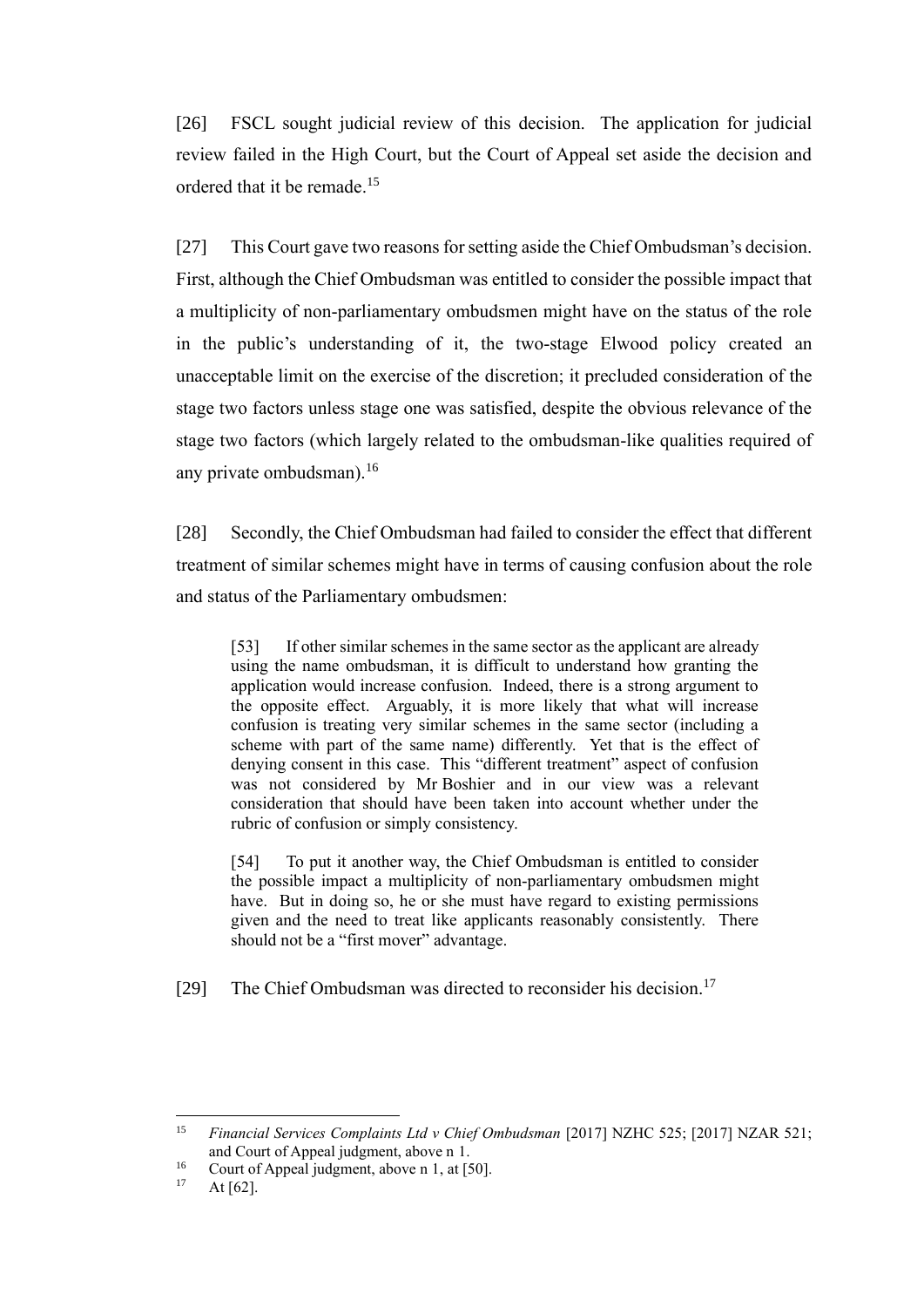#### *The Chief Ombudsman reconsiders — first provisional decision*

<span id="page-10-0"></span>[30] The Court of Appeal's decision was delivered in February 2018. In March 2018 the Chief Ombudsman approached a former Chief Ombudsman, Dr McGee QC, for assistance in drafting legislation to increase the protection of the ombudsman name, and then commenced his communications with the Speaker regarding the amendment to s 28A. While that was on foot, he began work on the reconsideration of his decision.

[31] On 24 July 2018 the Chief Ombudsman wrote to FSCL with a "provisional view" that he was "inclined not to grant FSCL's application". The Chief Ombudsman acknowledged that FSCL and its Chief Executive Officer had all the significant qualities set out in the Robertson guidelines. He accepted FSCL's concern that confusion among consumers who contacted its office might damage public confidence in FSCL's services, including the risk that consumers might view FSCL as an inferior service and be less willing to refer a complaint to it or less willing to accept the outcome recommended by FSCL. Against that, he noted that FSCL could take steps itself to reduce the confusion between it and the other schemes. He also considered that there would still be confusion between the different schemes even if FSCL were able to use the ombudsman name because there would be three schemes using the label, two of which had "financial" in their name.

[32] The Chief Ombudsman was more concerned that confusion between the role of the Parliamentary and non-parliamentary ombudsmen could lead to a loss of public understanding of the ombudsman concept and a loss of public confidence in the parliamentary office. Although he acknowledged that both his office and the private dispute resolution schemes could do more to clarify the various roles and reduce the confusion, and he was committed to taking steps in that regard, he nevertheless considered that this kind of confusion would increase if FSCL were entitled to use the ombudsman name. This conclusion was based on the fact that FSCL had a much greater number of participants — 7,000 compared to IFSO's 4,600 and BOS's 19.

[33] In terms of treating applicants reasonably consistently the Chief Ombudsman did not regard FSCL as directly comparable to BOS and IFSO. He identified two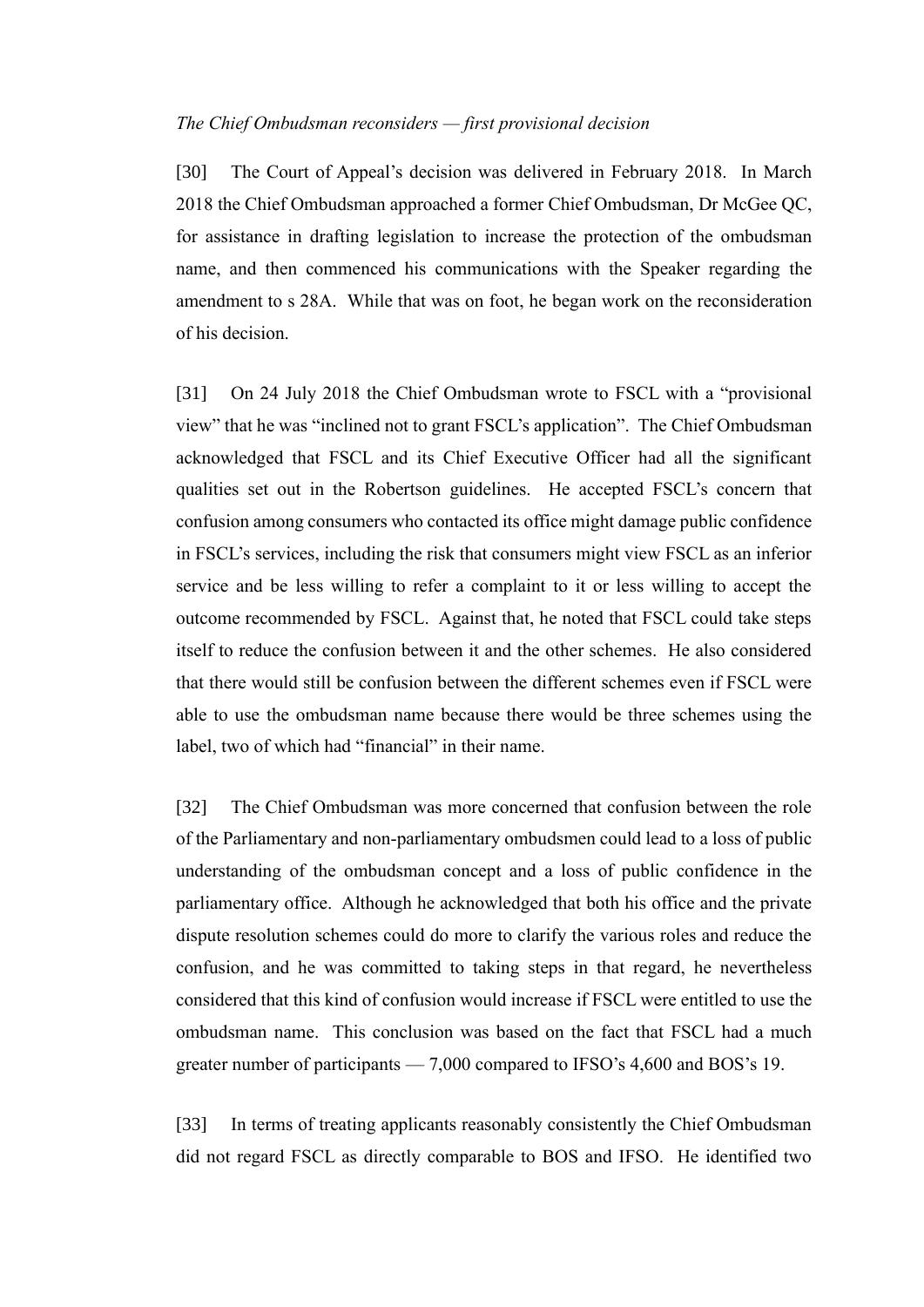differences. The first was that the BOS and IFSO schemes obtained approval to use "ombudsman" at a time when private dispute resolution schemes were unregulated. Their success therefore depended on customers being confident that the decision-making process was independent, impartial, fair and binding. He regarded that as a strong factor in favour of granting approval for the schemes to use the ombudsman name. In comparison, FSCL's application was made at a time when it had the benefit of ministerial approval under the FSP Act.

[34] The second distinction was that FSCL's determinations were made by panels comprising the Chief Executive Officer, a consumer representative and an industry representative, which he regarded as inconsistent with the exclusive personal responsibility of an ombudsman, noting that the decision of BOS or IFSO is a personal decision of the ombudsman in question.

[35] The Chief Ombudsman acknowledged FSCL's rights under s 14 of BORA but considered that interference with that right was demonstrably justified.

[36] The Chief Ombudsman invited further information or submissions. FSCL responded on 6 August 2018. It did not accept that there was any valid distinction between the schemes based on the timing of the approval. In relation to the fact that the FSCL scheme was based on panels FSCL pointed out that, in fact, no FSCL panel had ever been convened; the CEO had been the sole decision-maker on all complaints since it began investigating in 2011. In any event, the previous month the FSCL Board had resolved, subject to consultation with its stakeholders, to remove the panel procedure.

[37] Nor did FSCL accept as valid the Chief Ombudsman's fear that approval of FSCL's application could adversely affect the parliamentary office. FSCL pointed out that Parliament had not prohibited the use of the name but had instead provided for statutory discretion to consent to the use of the name because doing so was in the public interest. In any event, proliferation of non-parliamentary ombudsmen was very unlikely because of the decision-making criteria that the ombudsman was entitled to apply in giving consent.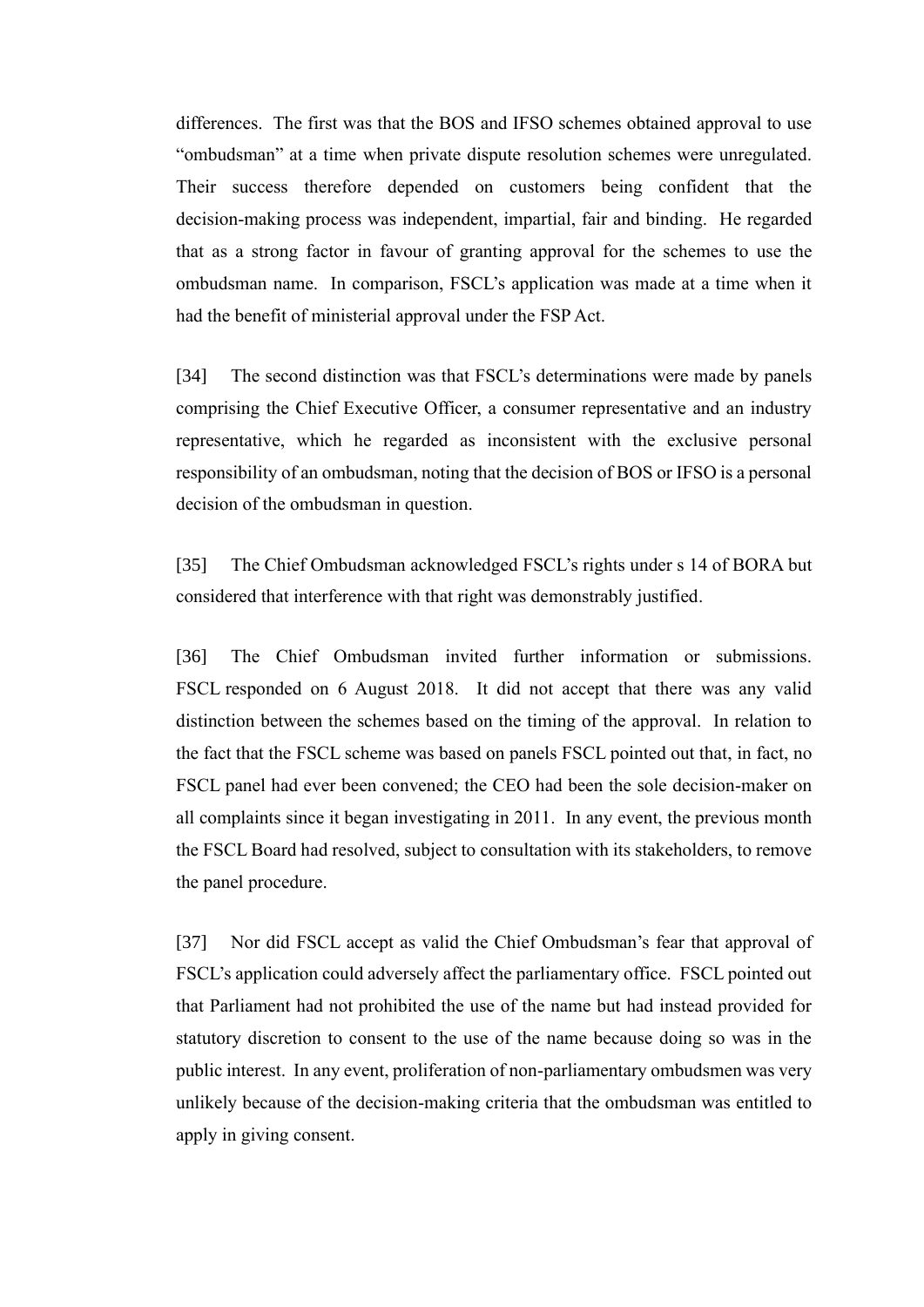[38] The next day the Chief Ombudsman sent a copy of his first provisional decision and FSCL's response to the Speaker. His covering letter and subsequent correspondence were couched in terms that the High Court viewed as evidence of predetermination.<sup>18</sup>

## *The Chief Ombudsman investigates further - second provisional decision*

<span id="page-12-0"></span>[39] Nearly two weeks later the Chief Ombudsman wrote to FSCL seeking to "advance the conversation … on the "*confusion*" aspects that are relevant to [his] decision". The Chief Ombudsman wanted to "more fully investigate the nature and degree of confusion that arises, and the steps that might be taken to mitigate it". He proposed to meet with FSCL to gain more information and to write to IFSO, BOS and FDRS to obtain further information from them.

[40] On 23 October 2018 the Chief Ombudsman issued a second provisional decision. This letter discussed, extensively, the Chief Ombudsman's views about the confusion likely to be engendered by allowing FSCL to use the ombudsman name. This included references to information the Chief Ombudsman had obtained from BOS and IFSO (which he provided to FSCL). In relation to his concern that granting permission to FSCL would lead to a loss of public confidence in the parliamentary office, the Chief Ombudsman considered that calls to his office relating to complaints properly referred to FSCL were "evidence of damage to the public understanding of the Parliamentary Ombudsmen".

[41] The Chief Ombudsman did not consider that the Court of Appeal's statements regarding treating like applicants alike meant this was an absolute requirement and instead considered that his concerns over confusion about the role of the Parliamentary Ombudsman outweighed the desirability of consistency in this case. In any event, he considered that FSCL could be distinguished from BOS and IFSO so as to justify a different approach. Specifically, the former schemes pre-dated the FSP Act and their success had depended on ensuring consumer confidence in the independence, impartiality and fairness of the schemes. He also regarded FSCL's proposed names "Financial Ombudsman" and "Financial Ombudsman Service" as indicating too broad

<sup>&</sup>lt;sup>18</sup> Decision on appeal, above n 2, at [200].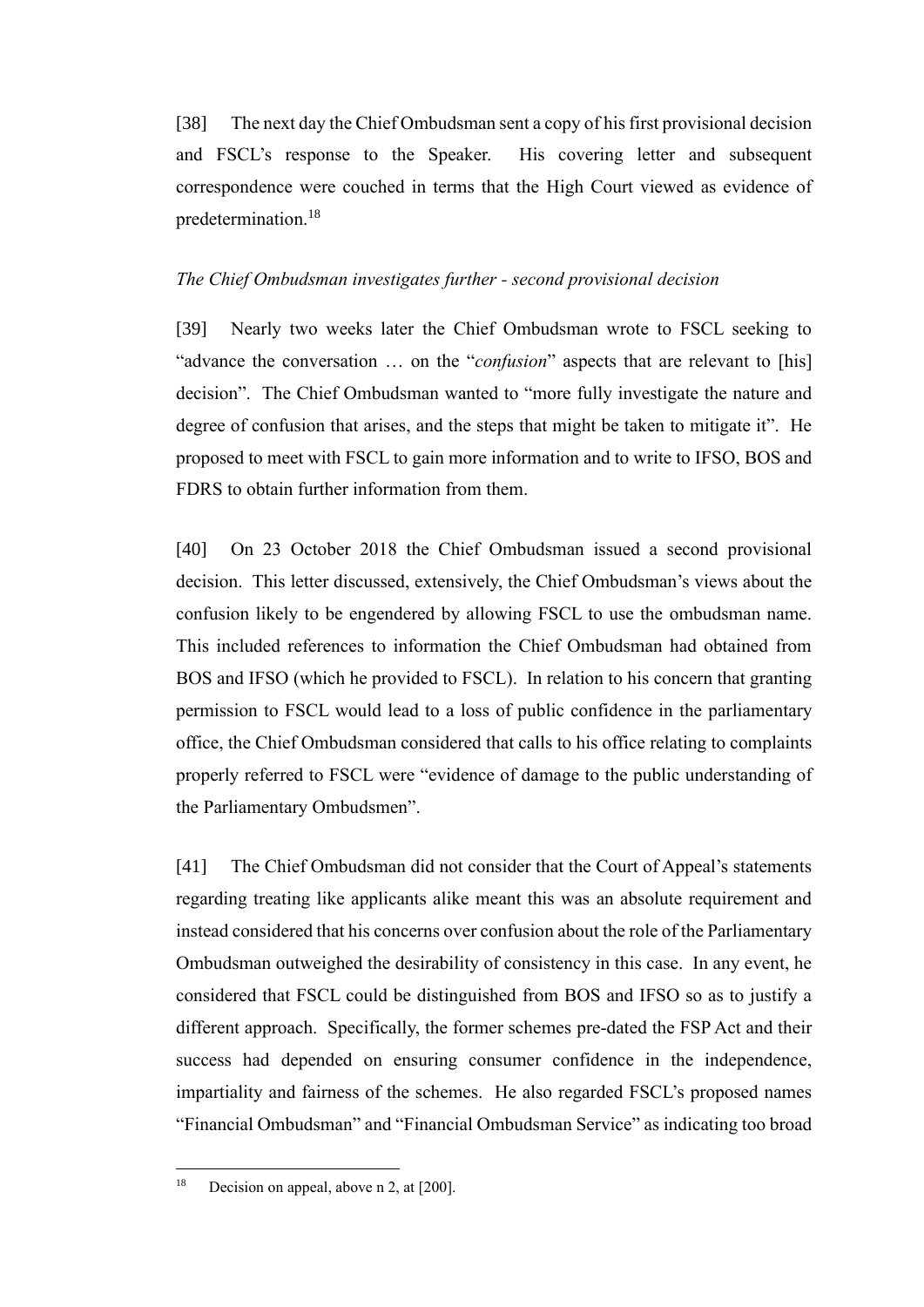a coverage in the financial services area, which would cause confusion and overlap with the existing schemes.

[42] The Chief Ombudsman invited further comments and FSCL responded in early 2019 in robust terms. It pointed out what it considered to be deficiencies in the Chief Ombudsman's reasoning from an administrative law perspective and provided more information to support its concern that consumers regarded the FSCL scheme as inferior to those who were using the ombudsman name. Relevantly, FSCL questioned the evidence the Chief Ombudsman had to support his concerns that granting consent would affect the status and public understanding of the Parliamentary Ombudsman, pointing out that this aspect of public interest needed to be balanced with the strong public interest in ensuring consumer awareness of FSCL's scheme. It also pointed out that in the response the Chief Ombudsman had received from IFSO, the Insurance and Financial Services Ombudsman had expressly stated that the IFSO scheme had no empirical evidence of any confusion in the minds of the public about the role or jurisdiction of the Parliamentary Ombudsman.

## *The Chief Ombudsman's third provisional decision*

<span id="page-13-0"></span>[43] In early May 2019 the Chief Ombudsman issued a third provisional decision. He confirmed his earlier conclusion that the types of confusion that had been of concern to FSCL (confusion among consumers leading to a belief that FSCL was an inferior service to that of BOS and IFSO and uncertainty as to which dispute resolution service to complain to) were of no real concern. He emphasised his view that confusion about the role of the Parliamentary Ombudsman compared with industry ombudsmen would significantly increase if FSCL were permitted to use the name.

[44] FSCL responded on 17 May 2019, critical of the delay, the Chief Ombudsman's support of the proposed amendment to s 28A and his failure to respond to the reasoning of this Court's earlier decision.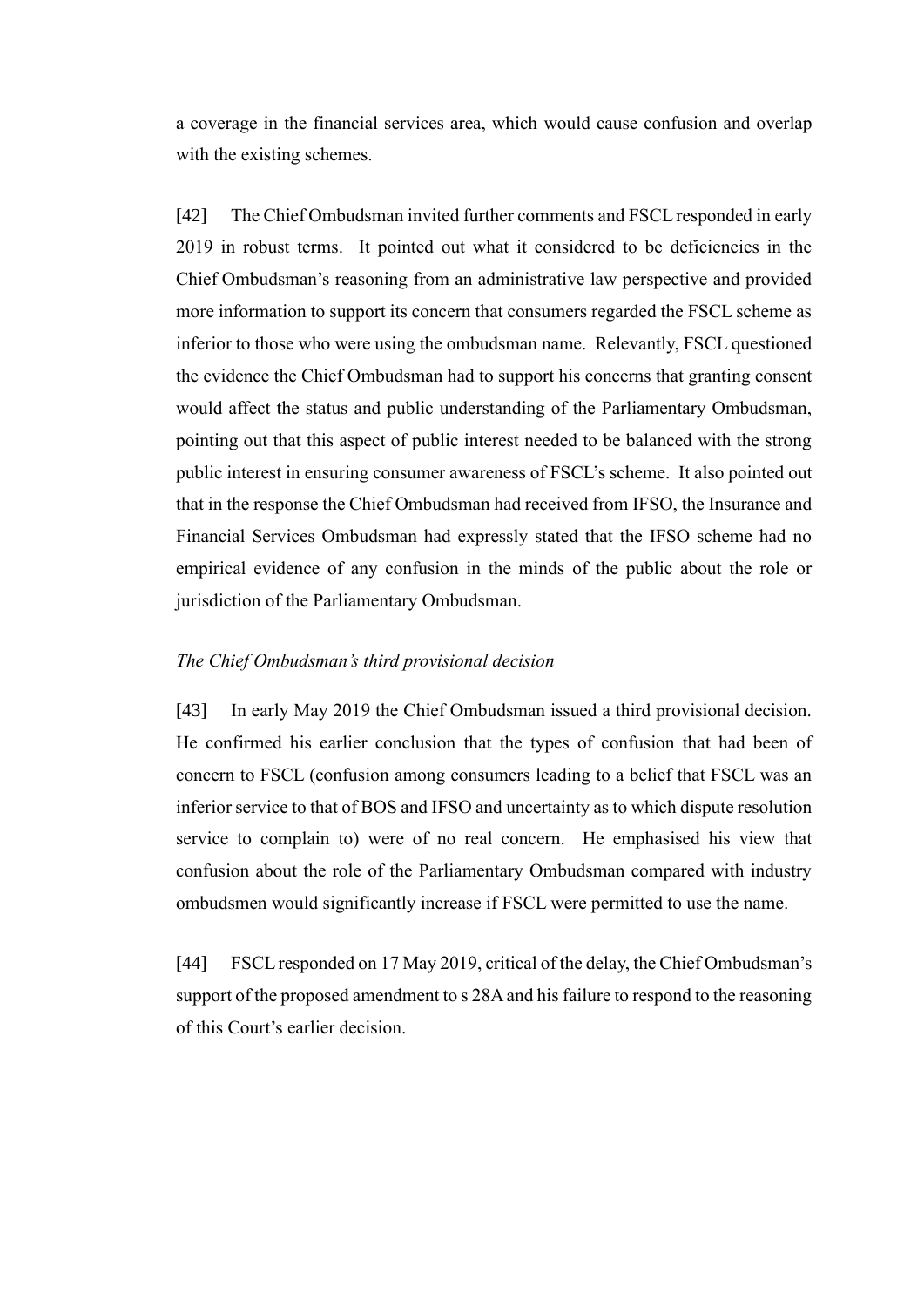*The Chief Ombudsman's final decision — FSCL's application is declined for a third time*

<span id="page-14-0"></span>[45] On 20 June 2019, some 15 months after being directed to reconsider the application, the Chief Ombudsman delivered his final decision, refusing permission. His refusal rested mainly on his concern that granting consent to FSCL to use the ombudsman name would likely increase the level of confusion among members of the public between the roles of the Parliamentary Ombudsman and industry ombudsmen.<sup>19</sup> Such confusion would undermine the effectiveness and integrity of the Parliamentary Ombudsman's processes and lead to a loss of confidence in that institution. The Chief Ombudsman set out his reasons in detail and we address those reasons later.

[46] The Chief Ombudsman also acknowledged the need to treat like applicants alike and referred to this Court's earlier decision. However, he maintained his view that FSCL was not in a directly comparable situation to that of BOS and IFSO when they were granted approval for the use of the ombudsman name. Whilst recognising that FSCL competed in the same market as those schemes and that consistency and fairness made it desirable for FSCL to be able to use the ombudsman name, he reasoned that the public interest considerations are different now to when BOS and IFSO obtained their consent. Any problems over the similarity between the use of "financial services" in the IFSO scheme and FSCL's name was a matter for the Registrar of Incorporated Societies.

[47] Finally, the Chief Ombudsman considered the effect of refusing permission on FSCL's BORA right to freedom of expression. Whilst acknowledging that refusing permission would be a limit on that freedom the Chief Ombudsman did not consider the free speech interest of an organisation in using the ombudsman name as particularly strong because its use for marketing purposes and competitive advantage was not "a form of expression which contributes in any significant way to the marketplace of ideas or social and political decision making". He concluded that the

<sup>&</sup>lt;sup>19</sup> The Chief Ombudsman had, in both his provisional and final decisions, also identified the possibility of consumers perceiving FSCL's scheme as inferior to those of IFSO and BOS and also confusion among consumers as to which dispute resolution scheme to complain to. However, he concluded that neither presented a significant concern.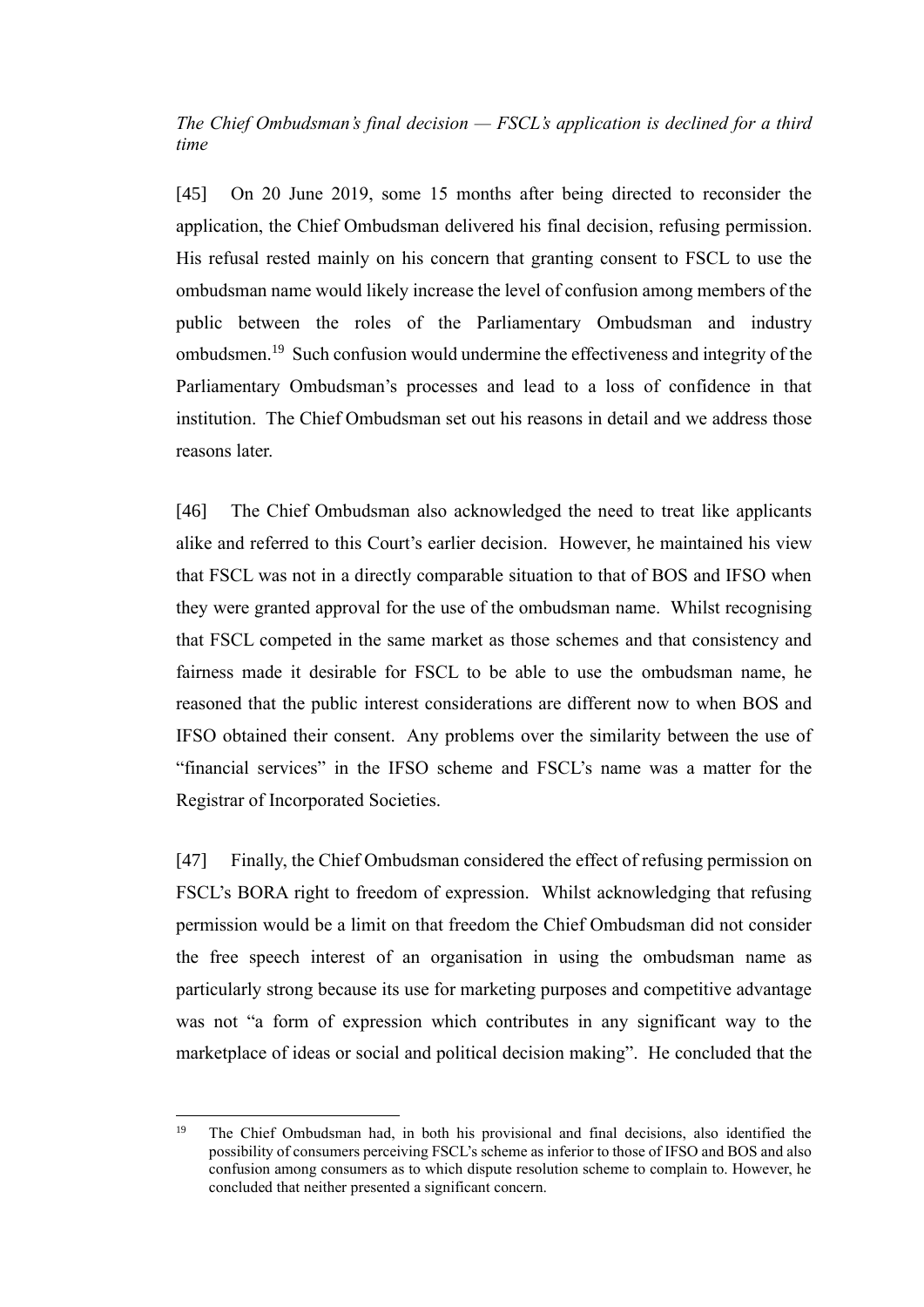interference with FSCL's free expression was demonstrably justified in a free and democratic society to avoid additional confusion among members of the public about the different role of Parliamentary and industry ombudsmen.

## **Did the Judge fail to adjudicate on grounds 7 and 9?<sup>20</sup>**

<span id="page-15-0"></span>[48] From the outset the Judge regarded predetermination as the main issue. Although she noted the various grounds advanced in support of the judicial review application she considered that "the crux of FSCL's case is that the Chief Ombudsman did not act in good faith and in particular he predetermined that he would refuse to grant approval for the use of the name "Ombudsman""<sup>21</sup> Early on, she signalled her conclusion that the decision had been predetermined and would therefore be set aside.<sup>22</sup> Although the Judge briefly recorded the other grounds of review<sup>23</sup> only the issue of predetermination was the subject of analysis of the relevant principles<sup>24</sup> and the evidence.<sup>25</sup>

[49] The only substantive reference to grounds 7 and 9 appeared in the context of the Judge's review of the three provisional decisions and the final decision:

[142] On the issue of s 14 of BORA (freedom of expression) the Chief Ombudsman found that the free speech rights in FSCL using the label Ombudsman was not particularly strong. He considered the real interest for FSCL was in using a name for marketing purposes and competitive advantage rather than being an expression which contributed "in any significant way to the marketplace of ideas or social and political decision making". The Chief Ombudsman concluded the interference with FSCL's free expression such as it was, was demonstrably justified for the reasons given for refusing consent. He specified, in particular, the need to avoid additional confusion amongst members of the public as to the different roles of Parliamentary Ombudsmen and industry ombudsmen.

[143] The Court of Appeal had recognised that the constitutional importance of the Parliamentary Ombudsman role was a relevant consideration to be taken into account, as was the multiplicity of non-Parliamentary ombudsman, the size of FSCL's membership and the fact that consumers had no choice but to use the dispute resolution service of their financial service provider. It was

<sup>&</sup>lt;sup>20</sup> Ground 7 was failure to treat like applicants alike and ground 9 was unreasonable limitations on FSCL's rights to freedom of expression under s 14 of the New Zealand Bill of Rights Act.

<sup>&</sup>lt;sup>21</sup> Decision on appeal, above n 2, at [10].

 $\frac{22}{23}$  At [20].

<sup>&</sup>lt;sup>23</sup> At [64]–[65].

 $24$  At [73]-[88].

At [93]–[213].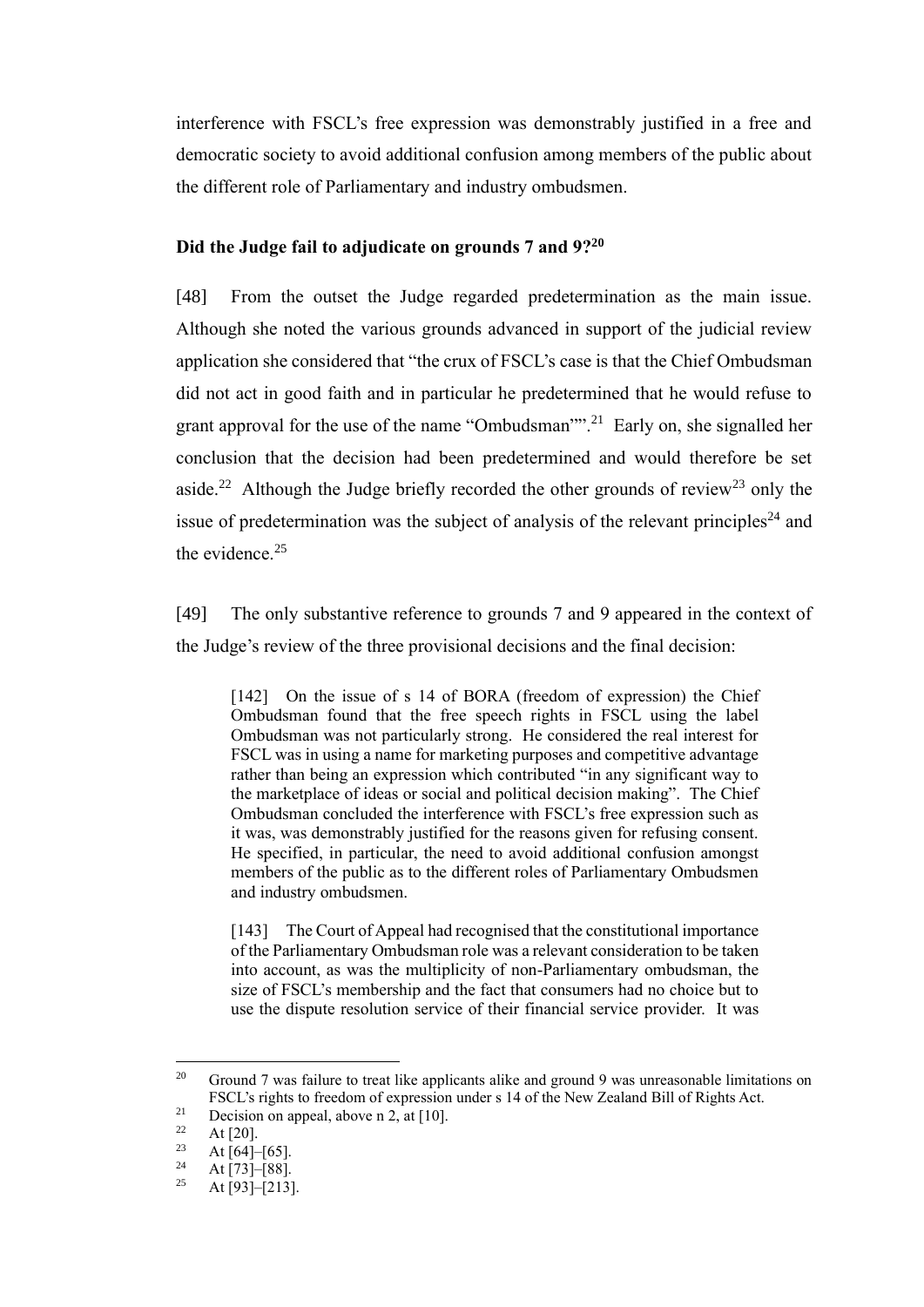for the Chief Ombudsman to weigh the considerations and reach a conclusion. The weight he attached to the considerations was a matter for him.

[144] The Court of Appeal had also directed that the Chief Ombudsman take into account the need to treat similar applicants consistently. The Chief Ombudsman specifically took that into account. In his provisional decisions and in his final decision the Chief Ombudsman accepted that as a basic principle "like cases should be treated alike". He accepted that FSCL and the industry ombudsman schemes were alike, and all had been approved by the Minister under the FSP Act.

[145] The difference he isolated was that the two ombudsman schemes had been approved when the banking insurance dispute resolution schemes were voluntary and so needed a special "mark of quality assurance" which was otherwise unavailable. This was the use of the name ombudsman so at that stage there was an important reason to give the schemes the use of the name. It was a recognition of the public interest in and consumer confidence in the voluntary schemes needed at the time. Given the "mana and gravitas" of (sic) name, the Chief Ombudsman recognised some inherent unfairness in refusing FSCL approval, but the public interest considerations were not the same now as at the time the two industry ombudsmen were approved. He noted FSCL had attracted a significant market share and established a reputable scheme without the name.

[146] The Chief Ombudsman said the similarity of name between the Insurance and Financial Services Ombudsman and FSCL's name was a matter for the Registrar of Incorporated Societies under ss 11 and 11A of the Incorporated Societies Act 1908.

[147] On the face of the decisions and the Chief Ombudsman's findings, the conclusions regarding s 14 of BORA were supportable.

(Footnotes omitted.)

[50] The Judge made no further reference to grounds 7 and 9 until the end of her analysis of the predetermination issue where she said:

[212] It follows that once I have found predetermination it is not necessary to consider the implications of BORA. By definition predetermination that the application would be refused is not a justified interference with freedom of expression.

[213] … In light of my finding of predetermination, it is not necessary to canvass the grounds for judicial review or particulars claimed in any further detail. Each of the issues raised in the particulars has been touched upon in my decision.

[51] Ms Scholtens QC, for the Chief Ombudsman, submitted that the way the Judge had dealt with ground 7 meant that, in substance, the ground for review was dismissed. However, we consider that the Judge merely recorded the Chief Ombudsman's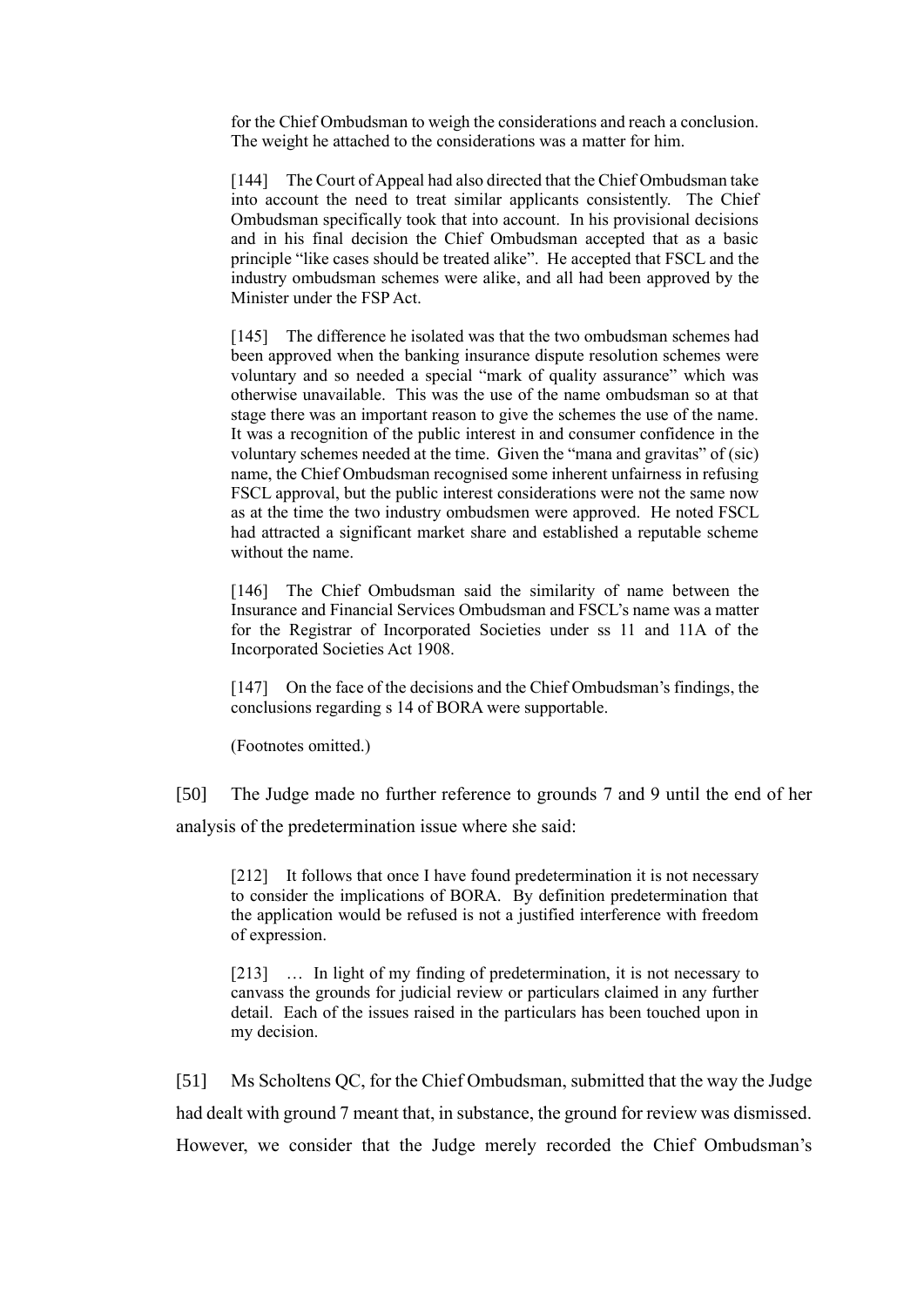statements regarding the need to streat like applicants alike, without any independent analysis or reasons. This did not amount to adjudication of the issue.

[52] In relation to ground 9, Ms Scholtens submitted that the Judge's statement that the Chief Ombudsman's findings were supportable amounted to a finding on whether there had been a breach of FSCL's s 14 rights. Again, we do not accept that the Judge's conclusion, reached without any analysis, amounted to an adjudication of the issue. We also note that in the High Court, FSCL had explicitly submitted that the asserted breach of its s 14 BORA rights stood independently of the first eight grounds of review. For that reason, it was not open to the Judge to proceed, as she did, on the basis that her finding of predetermination meant that it was not necessary to consider the BORA issue.

[53] Ms Scholtens submitted that if we were to decide (as we have done) that the Judge did not adjudicate on these issues, the case should go back to the High Court for determination. We do not accept that would be the proper course. These issues were squarely before the Judge. It would be unfair to expect FSCL to return to the High Court to rerun the argument. We therefore address the grounds substantively as we consider the next issue: whether there was only one lawful outcome.

## **Was there only one lawful decision available to the Chief Ombudsman?**

<span id="page-17-0"></span>[54] FSCL's case depends on showing that the only conclusion available to the Chief Ombudsman, if he was acting lawfully, was to grant FSCL's application. This would lay the foundation for the argument, in reliance on *Fiordland Venison*, that the case was one in which the Court could properly substitute its decision for that of the Chief Ombudsman.<sup>26</sup> Although the Judge referred to the Chief Ombudsman's decision to refuse permission as being within the range of available outcomes, she did so in the context of her conclusion on pre-determination and without any reference to *Fiordland*  Venison.<sup>27</sup> As a result, FSCL's argument appears not to have been fully considered.

<sup>&</sup>lt;sup>26</sup> *Fiordland Venison Ltd*, above n 5.<br><sup>27</sup> Designe on anneal above n 2 at 1

Decision on appeal, above n 2, at [211].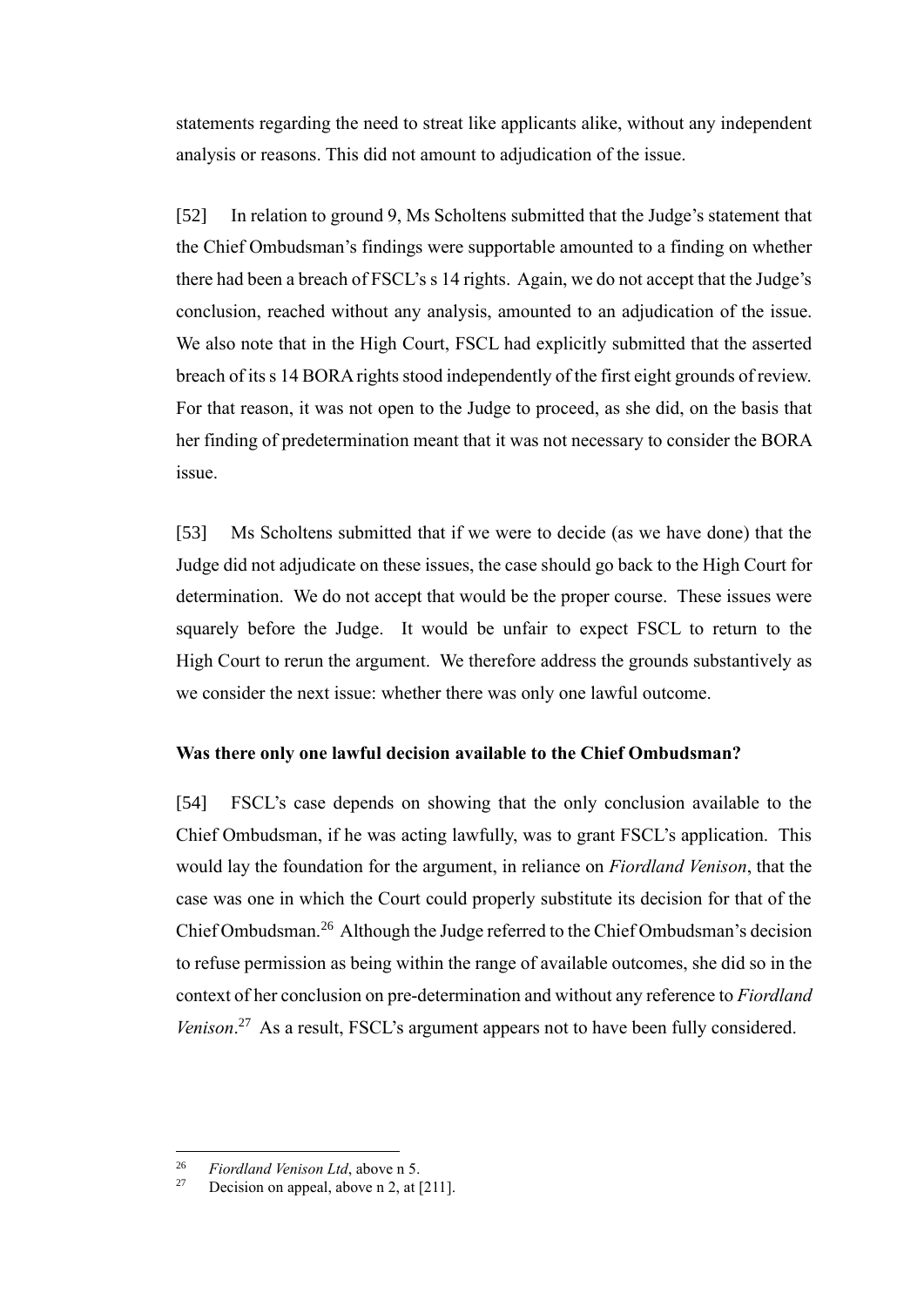[55] Ms Scholtens submitted, relying on *R (Lord Carlile of Berriew) v Secretary of State for the Home Department*, that the present case is one where the decision to refuse approval would depend for its justification on a judgment about the future impact of alternative causes of action.<sup>28</sup> Thus, there may not be a single correct answer as to whether interference with the subject right is justified. Mr Ballinger, who also made submissions on this aspect for the Chief Ombudsman, argued that the present case is different from *Fiordland Venison*, and, instead, comparable to *Grant v Restructuring Insolvency & Turnaround Association New Zealand Inc*<sup>29</sup> and *Te Pou Matakana v Attorney-General*, <sup>30</sup> in which the impugned decisions were remitted for reconsideration.

[56] We agree that the facts of *Fiordland Venison* are different to those in the present case. In *Fiordland Venison* the Minister was obliged under the Game Regulations 1975 to grant a pack-house licence if satisfied on five specified matters. There was no residual discretion. <sup>31</sup> This Court held that there was no evidence on which the Minister could reasonably or properly have determined that he was not satisfied as to those matters. On that basis, it granted a declaration that the appellant was entitled to a licence.<sup>32</sup>

[57] In comparison, there is no statutory obligation on the Chief Ombudsman to grant permission under s 28A— the giving of permission to use the ombudsman name involves the exercise of a discretion. Nevertheless, it is possible for a decision-maker exercising a discretion to find themselves with only one available decision if they have acted in accordance with the purpose of the statutory discretion conferred and taken into account all of the relevant considerations. In *Fiordland Venison*, the Court discussed *Padfield v Minister of Agriculture*, <sup>33</sup> which concerned the power of a Minister to refer a complaint to a statutory committee of investigation. The Court said:<sup>34</sup>

<sup>&</sup>lt;sup>28</sup> *R (Lord Carlile of Berriew) v Secretary of State for the Home Department* [2014] UKSC 60, [2015] AC 945 at [32].

<sup>29</sup> *Grant v Restructuring Insolvency & Turnaround Association New Zealand Inc* [2020] NZHC 2876, [2021] 2 NZLR 65.

<sup>30</sup> *Te Pou Matakana v Attorney-General* [2021] NZHC 3319, [2022] 2 NZLR 178.

<sup>31</sup> *Fiordland Venison Ltd*, above n 5, at 344.

 $32$  At 353.<br> $33$  *Padfield* 

<sup>33</sup> *Padfield v Minister of Agriculture* [1968] AC 997; [1968] 1 All ER 694 (HL).

<sup>34</sup> *Fiordland Venison*, above n 5, at 350–351.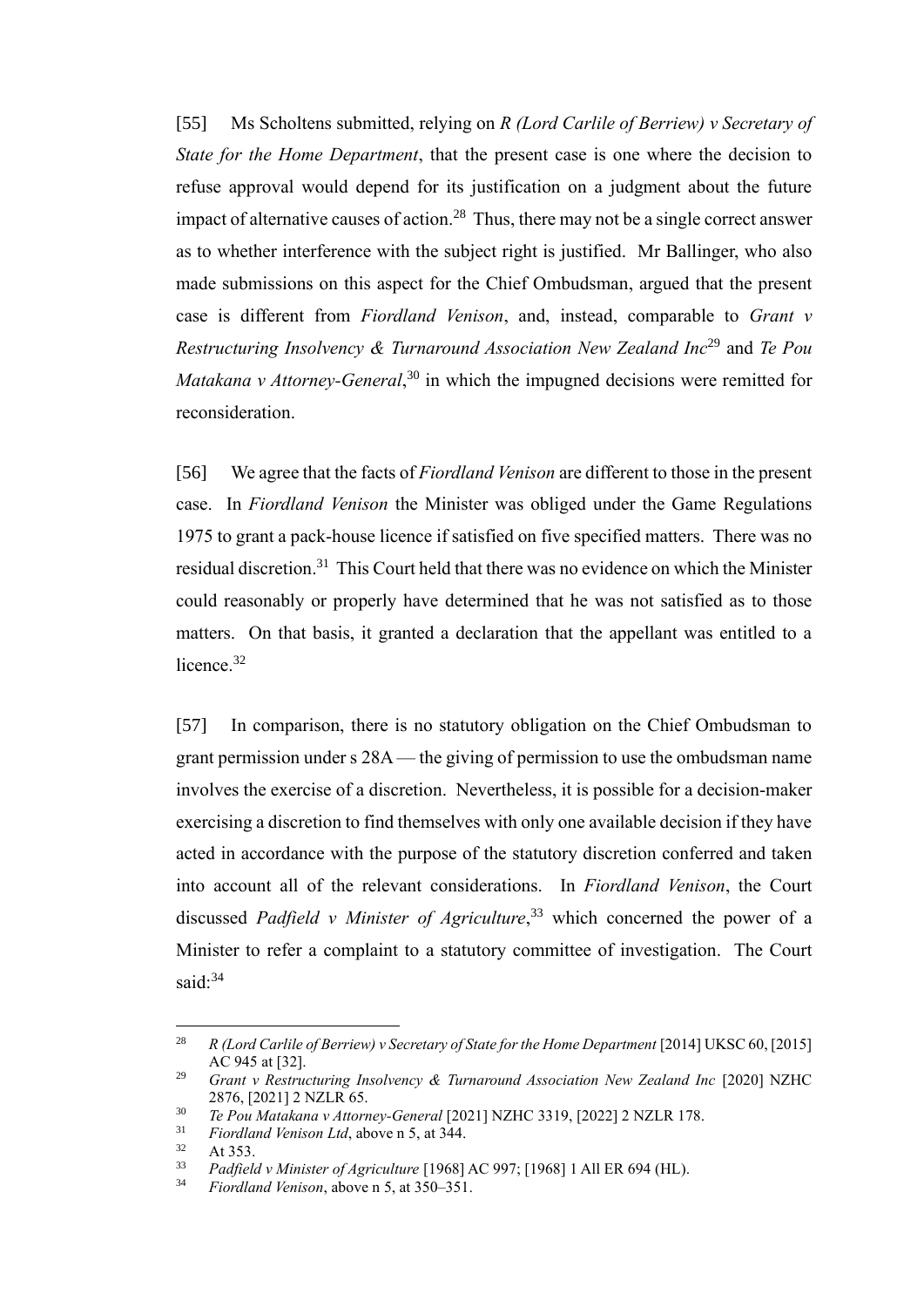The House of Lords held that mandamus should go to the Minister to consider the complaint of the appellants according to law, notwithstanding that the statute merely empowered the Minister to refer such a complaint to the committee, as opposed to requiring him to do so, and did not specify any considerations that he must take into account. The principles were stated by Lord Reid:

> It is implicit in the argument for the Minister that there are only two possible interpretations of this provision — either he must refer every complaint or he has an unfettered discretion to refuse to refer in any case. I do not think that is right. Parliament must have conferred the discretion with the intention that it should be used to promote the policy and objects of the Act; the policy and objects of the Act must be determined by construing the Act as a whole and construction is always a matter of law for the court. In a matter of this kind it is not possible to draw a hard and fast line, but if the Minister, by reason of his having misconstrued the Act or for any other reason, so uses his discretion as to thwart or run counter to the policy and objects of the Act, then our law would be very defective if persons aggrieved were not entitled to the protection of the court.

> … I do not agree that a decision cannot be questioned if no reasons are given. If it is the Minister's duty not to act so as to frustrate the policy and objects of the Act, and if it were to appear from all the circumstances of the case that that has been the effect of the Minister's refusal, then it appears to me that the court must be entitled to act.

The order there did not go as far as directing the Minister actually to refer the complaint to the committee, but the House accepted, applying what had been said in *Julius v Bishop of Oxford*, that situations can arise in which there is a legal duty to exercise what is apparently only a statutory power. *Moreover it was also accepted, as we read the speeches, that such a situation can arise when the statute expressly or impliedly limits the reasons for which an exercise of the power can be refused and on the particular facts the considerations all point one way.*

(Citations omitted and emphasis added.)

[58] In the present case the statute does not expressly limit the reasons for which an exercise of the power could be refused, but it is clear that Parliament intended that permission could be granted in an appropriate case. In our view, the Robertson guidelines can be taken as expressing the kinds of consideration that the legislature must have thought would be relevant in deciding whether permission should be granted or refused. Further, as we come to shortly, save for the Chief Ombudsman's concern over whether confusion would arise between the Office of the Parliamentary Ombudsman and industry ombudsmen, those considerations all point one way here.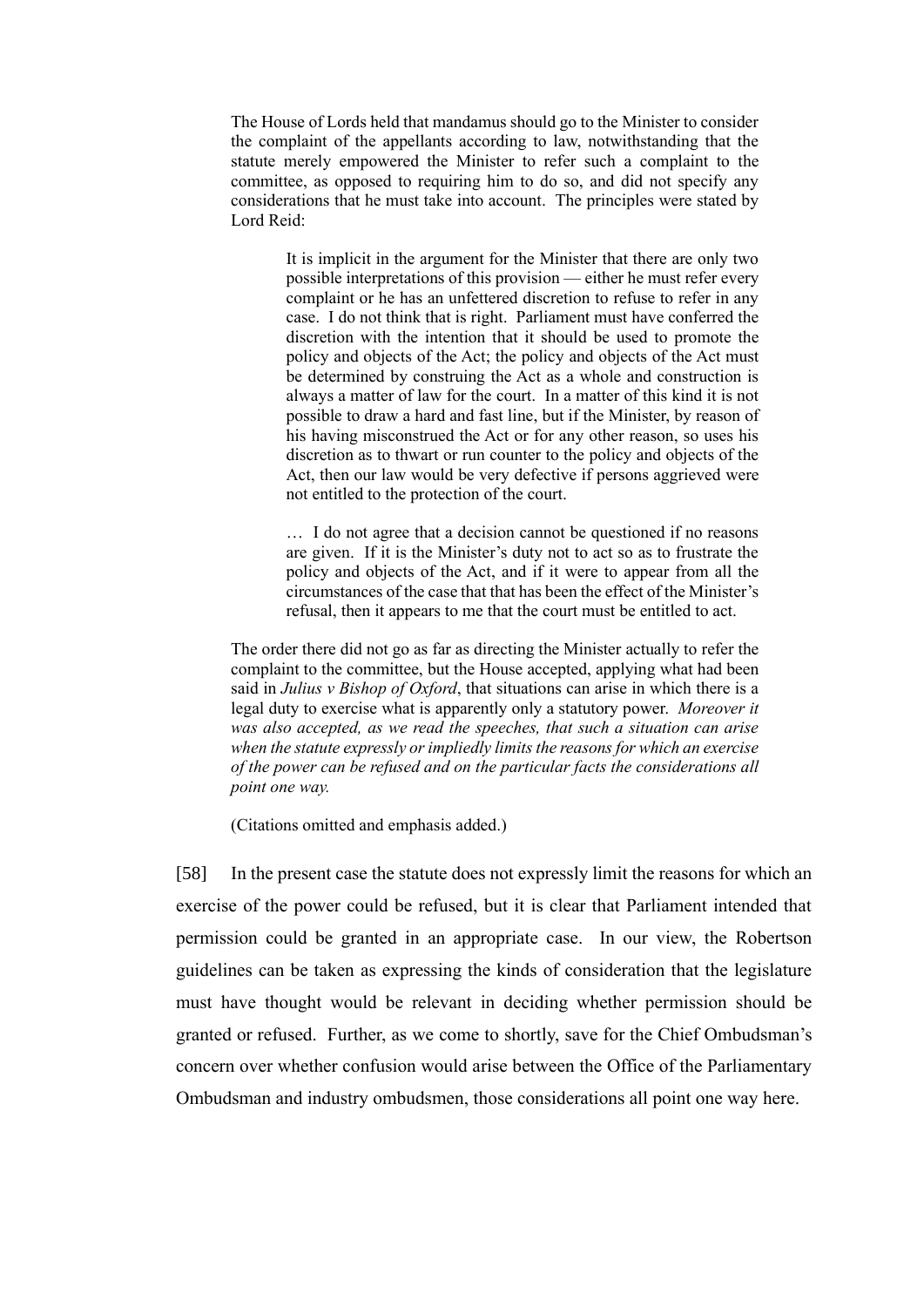[59] We see the cases of *Grant* and *Te Pou* as quite different to the present case. The former required an evaluative judgment of character requirements for membership of a professional body. Muir J considered the decision was far from clear-cut and, for that reason, regarded it as appropriate to remit the decision for reconsideration.<sup>35</sup> In *Te Pou* Gwyn J remitted the Ministry of Health's decision not to provide vaccination information to a Māori organisation for the purposes of assisting with vaccine rollout. The decision was remitted notwithstanding a significant number of factors said to favour the release of the information. The Judge did not regard the case as being as clear-cut as *Fiordland Venison* because, even where the relevant statutory factors had been satisfied, the decision-maker retained a residual discretion.<sup>36</sup> But that was not the basis on which substantive relief was refused. Rather, it was the fact that an ongoing consultation process between the parties that post-dated the decision in question was too valuable to waste.<sup>37</sup> Instead, the Ministry was directed, within a short time, to complete its consideration of further data and review its decision.<sup>38</sup>

[60] It is open to FSCL to advance the argument that none of the Chief Ombudsman's reasons for refusing permission were supportable and that, as a result, the only decision he could lawfully make was to grant the permission. That submission requires a careful consideration of the reasons given by the Chief Ombudsman for deciding as he did.

[61] Mr Ballinger argued that the Chief Ombudsman's decision required consideration of a number of factors, which all pointed in different directions. He accepted that FSCL satisfied the Robertson guidelines, which favoured approval. However, he argued that the decision otherwise required a broad evaluative assessment which involved weighing intangible factors as well as these specific factors.

[62] The reasons given by the Chief Ombudsman for his decision were:

a. allowing FSCL permission to use the ombudsman name would increase the level of confusion between industry and Parliamentary Ombudsmen

<sup>35</sup> *Grant*, above n 29, at [96]–[98].

<sup>&</sup>lt;sup>36</sup> *Te Pou Matakana*, above n 30, at [176].

 $rac{37}{38}$  At [177]–[178].

At [179].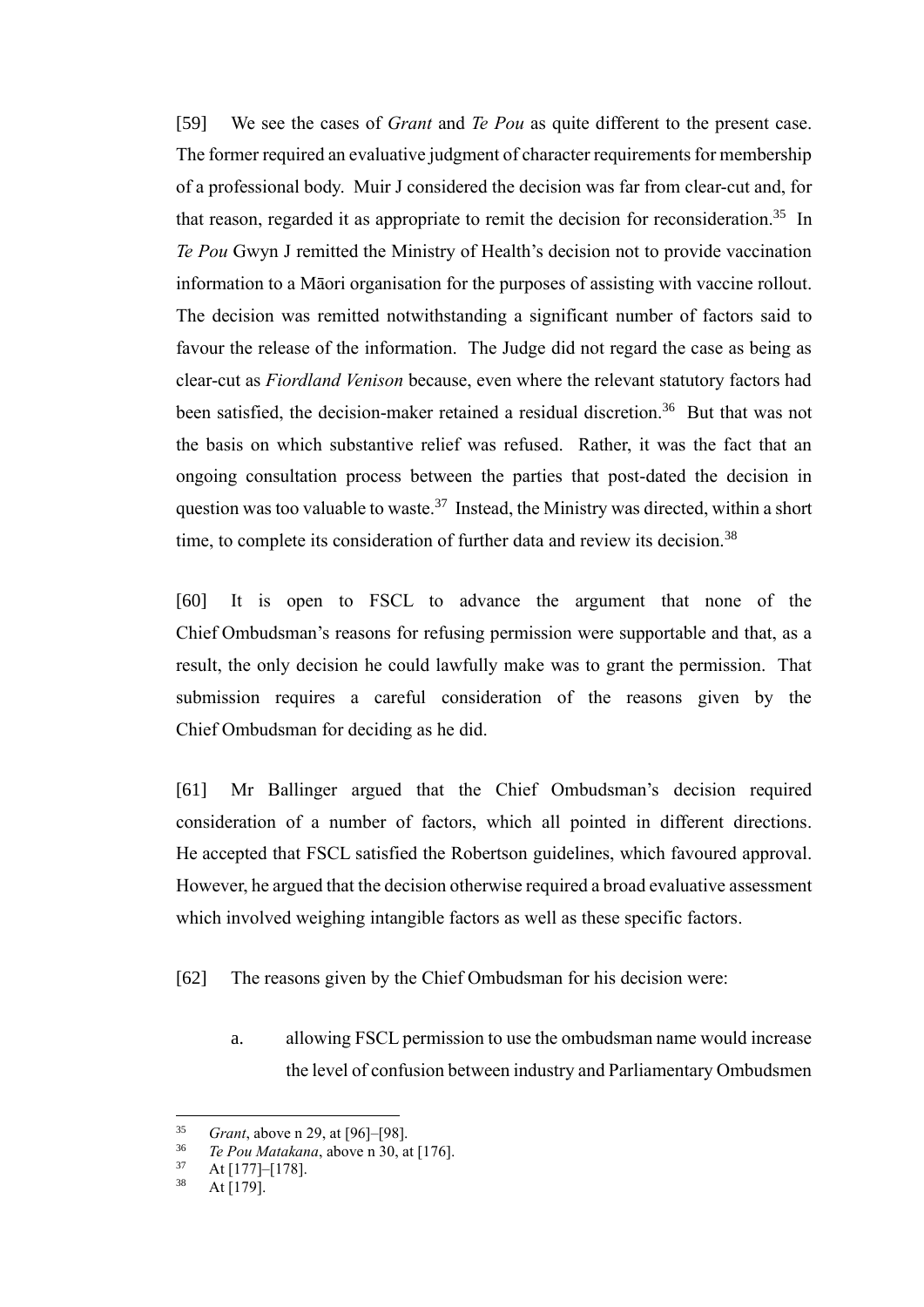and lead to loss of confidence in the role of the Parliamentary Ombudsman;

- b. the FSCL scheme differed from the IFSO and BOS schemes in a way that justified treating them differently; and
- c. refusing permission was a justified limitation on FSCL's s 14 BORA rights.

## *Confusion leading to loss of confidence in the role of the Chief Ombudsman*

<span id="page-21-0"></span>[63] The Chief Ombudsman's main reason for refusing FSCL's application was that it would lead to a level of confusion that risked undermining public understanding of and confidence in the role of the Parliamentary Ombudsman:<sup>39</sup>

51. My office regularly sees evidence of the confusion between the role of the Parliamentary Ombudsmen and the two industry ombudsmen. We receive approximately 25 calls per month relating to banking, insurance or financial services that need to be referred to the relevant agency. Some of these are requests to review decisions of the industry ombudsmen. We also receive about 80 formal complaints per year that are out of the Ombudsmen's jurisdiction and relate to banks, finance companies and insurance companies.

52. In my assessment, granting consent to FSCL to use the name 'ombudsman' would likely increase the third type of confusion. Consumers exposed to the industry ombudsman will be less likely to understand that the Parliamentary Ombudsmen:

- a. have a very different inquisitorial and investigative role;
- b. use recommendatory processes, which are seen as a strength; and
- c. occupy an important constitutional position in addressing issues and enhancing accountability within executive government.

53. In addition, I am concerned that the third type of confusion might damage the understanding and integrity of the Parliamentary Ombudsmen's role in the whistleblowing process under the Protected Disclosures Act 2000, and the public's confidence in the Parliamentary Ombudsmen as New Zealand's National Preventive Mechanism under the Convention Against Torture. None of these roles are dispute resolution roles of the nature exercised by the industry ombudsman.

…

<sup>&</sup>lt;sup>39</sup> The "third type" of confusion referred to by the Chief Ombudsman refers to confusion between the industry ombudsmen and the Parliamentary Ombudsmen.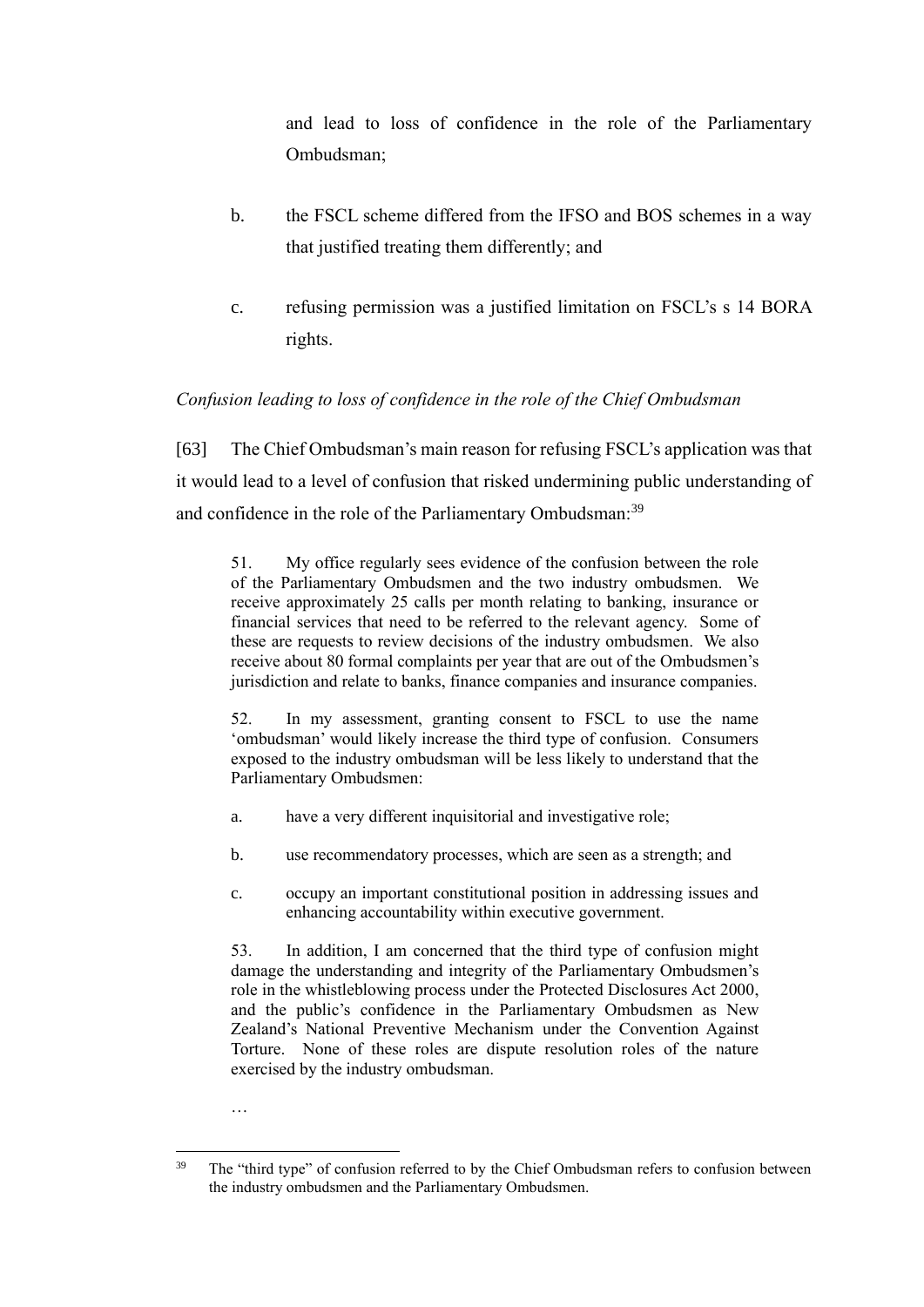55. People's experience of one ombudsman can colour their views of another ombudsman. They will reasonably assume that they have much the same function, or will act in a similar way. Thus the numbers of people who may be affected is relevant. To get a sense of scale of the potential increase of exposure to the industry ombudsman concept, I have considered the following numbers:

- a. FSCL has nearly 7,000 participants and answered more than 4,300 inquiries and complaints in the 2017 year.
- b. IFSO has around 4,600 participants and received 3,541 complaints and inquiries in the 2017 year.
- c. BOS has 19 participants and received 2,741 complaints in the 2017 year.

56. I appreciate I need to assess the impact of one body joining two existing "*ombudsman services*". However the reach of FSCL's services is potentially very broad. I remain concerned that large numbers of members of the public would be less likely to appreciate the constitutional significance of their right to bring complaints to the Parliamentary Ombudsmen against executive government, and the Ombudsmen's ability to investigate and make recommendations to improve democratic accountability.

57. I note your view that some of the telephone calls to the Parliamentary Ombudsmen relating to banking, insurance and financial services come from would-be complainants against members of FSCL's scheme because they are unaware that FSCL's scheme has the status of an ombudsman in every aspect except name. I accept your point that calls to my office relating to financial service complaints that should be referred to FSCL may in some cases be due to the first or second type of confusion. My concern remains that these calls are evidence or symptoms of undesirable confusion around the public understanding of the very different roles of the industry and Parliamentary Ombudsmen.

(Footnotes omitted.)

[64] Ms Scholtens submitted that there was ample evidence to support the Chief Ombudsman's decision. However, having reviewed the facts relied on by the Chief Ombudsman we do not accept that there was any objectively reliable evidence to support his decision.

[65] We start with the Chief Ombudsman's reference to the approximately 25 calls his office fielded each month relating to financial services that needed to be referred to the relevant agencies. We agree that an inference may be drawn that this shows a level of confusion in the community about the role of the Parliamentary Ombudsman. We do not accept, however, that this modest number of misdirected telephone calls provides any basis for an inference that the use of the term "ombudsman" by FSCL,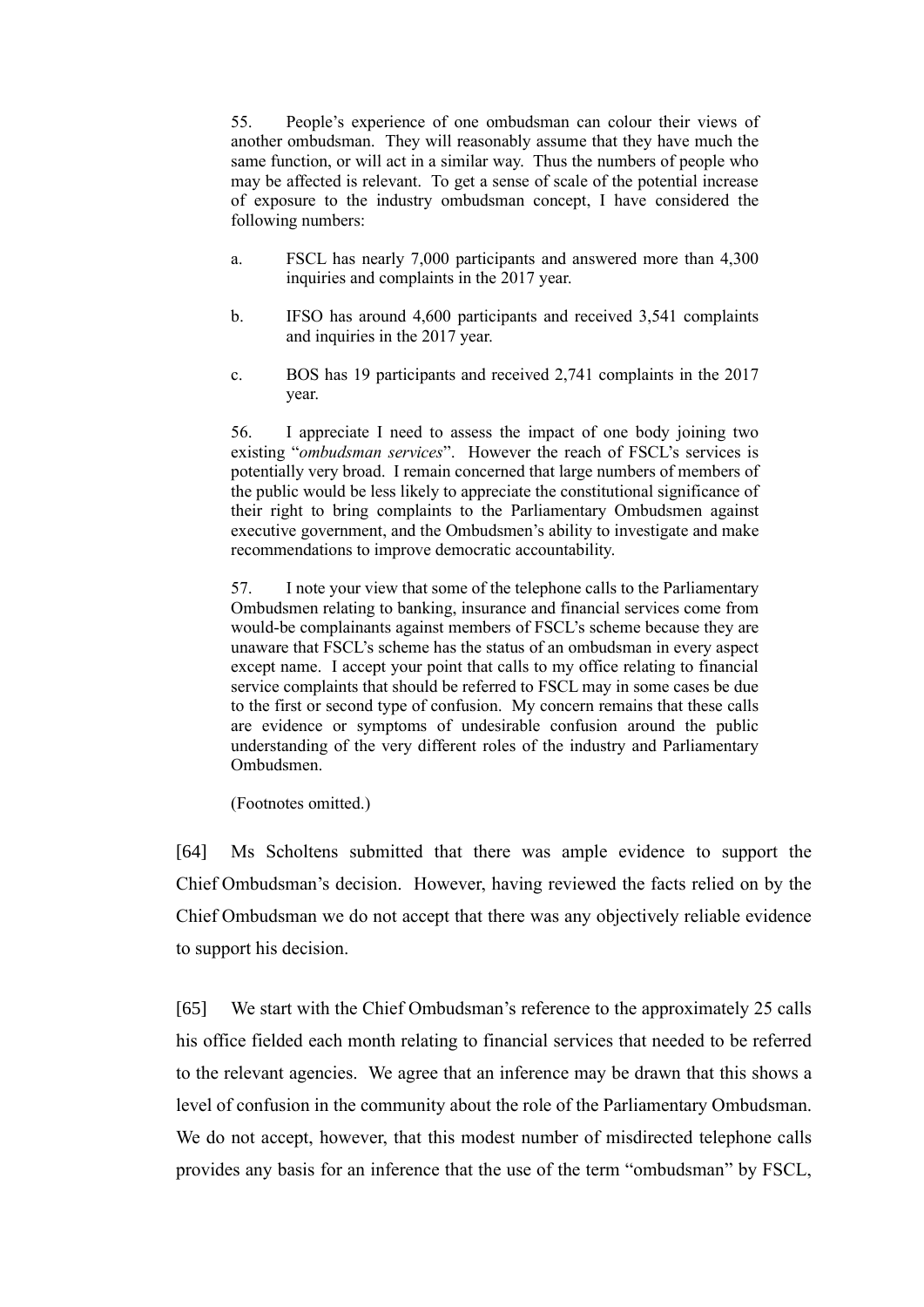or for that matter by the existing private "ombudsman" schemes, would materially undermine public understanding of and confidence in the role of the Parliamentary Ombudsman.

[66] The second fact relied on was that the Chief Ombudsman's office was receiving about 80 formal complaints per year that related to financial services, which were outside the Chief Ombudsman's jurisdiction. Again, we agree that this suggests a level of confusion about the Chief Ombudsman's role, but it does not follow that the confusion is attributable to people being exposed to industry ombudsmen. Indeed, in his final decision, the Chief Ombudsman accepted FSCL's point that some of the calls relating to financial services came from would-be complainants against members of FSCL's scheme who were unaware that FSCL's scheme has the status of an ombudsman in every aspect except name. And again, we do not accept that this modest number of misdirected complaints provides any basis for an inference that the use of the term "ombudsman" by FSCL would materially undermine public understanding of and confidence in the role of the Parliamentary Ombudsman.

[67] Further, the Chief Ombudsman did not appear to recognise, or at least give weight to, the possibility of a general lack of understanding among members of the public about the office and powers of the Parliamentary Ombudsman that is unrelated to the existence of the industry ombudsmen, and would not be affected by the decision made in relation to FSCL's application. In her article *New Zealand's Ombudsmen Legislation: The Need for Amendment After Almost 50 Years*, Mai Chen noted the widespread ignorance of the ombudsman's office, inconsistent application of the Parliamentary Ombudsman's jurisdiction and confusion generated by the fact that the Parliamentary Ombudsman does not have jurisdiction to investigate administrative decisions, recommendations or acts done or omitted by local authorities at full council meetings.<sup>40</sup> Although the Chief Ombudsman drew on this article in his final decision, he did not refer to these observations.

<sup>40</sup> Mai Chen "New Zealand's Ombudsmen Legislation: The Need for Amendment After Almost 50 Years" (2010) 41(4) VUWLR 723 at 746, noting the provision in s 32 allowing the Governor-General by Order-in-Council to add or remove the departments or organisations subject to the ombudsmen's jurisdiction. See also at 740 and 749–750.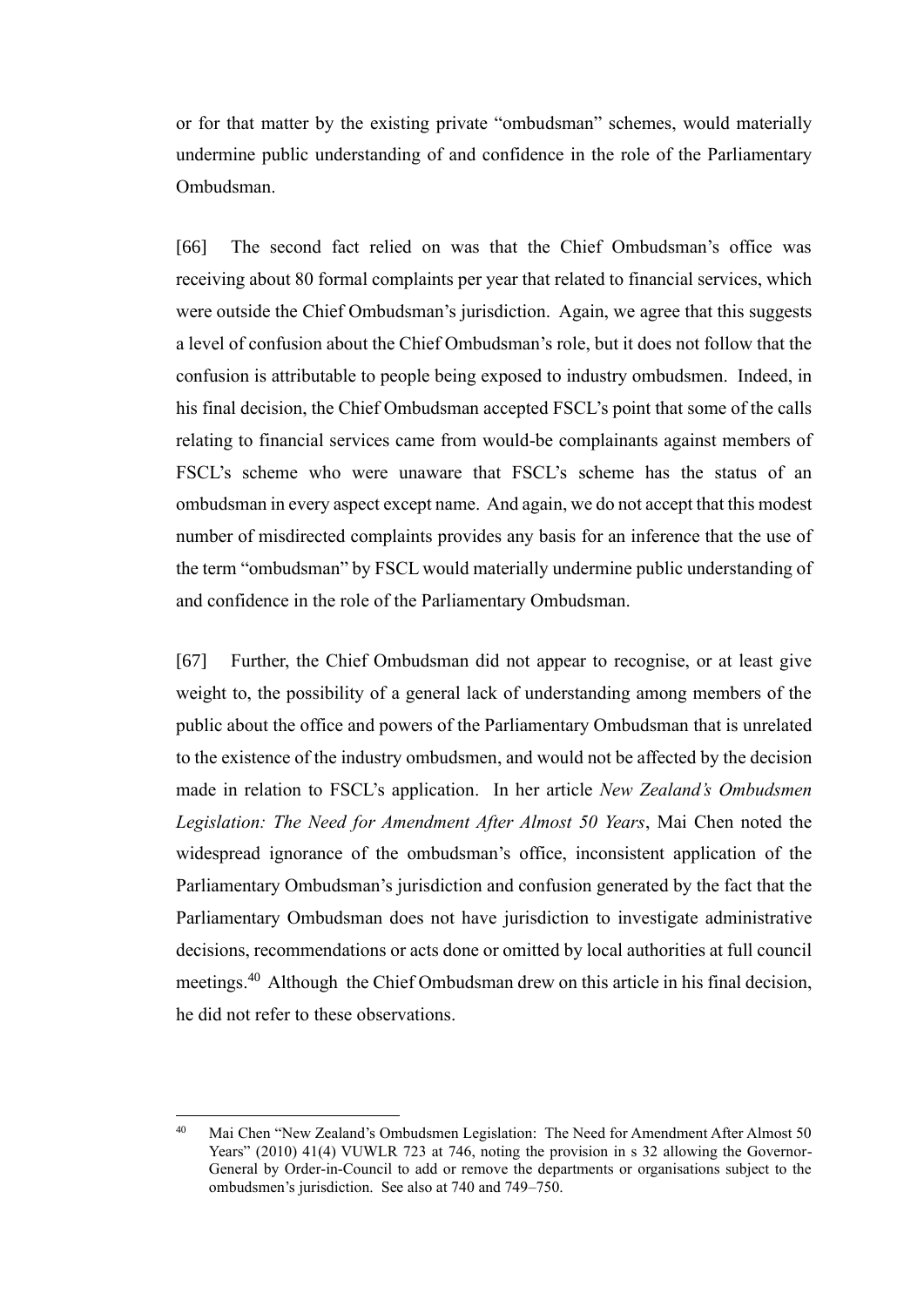[68] Thirdly, although we accept the Chief Ombudsman's point that those exposed to industry ombudsmen might reasonably assume that the Parliamentary Ombudsman will function in the same way and thus misunderstand the very different nature of the Parliamentary Ombudsman's role and processes, we do not accept that the scale of the problem is nearly as significant as the Chief Ombudsman suggests. The Chief Ombudsman relied on figures taken from FSCL's, IFSO's and BOS's annual reports for the 2016–2017 year. In 2017 the IFSO and BOS schemes combined had 4,619 participants and received 6,282 complaints. In 2017, FSCL had nearly 7,000 members who generated approximately 4,300 enquiries and complaints proportionately less than IFSO and BOS. Assuming that FSCL's use of the ombudsman name led to a corresponding increase in calls to the Chief Ombudsman's office, the increase, less than a doubling, would still be very small in relation to New Zealand's population. Moreover, the Chief Ombudsman himself acknowledged that there was more that could be done to avoid confusion in the mind of the public. And even if there is confusion of this kind, that does not (as already mentioned) necessarily imply any undermining of public understanding of and confidence in the role of the Parliamentary Ombudsman.

[69] Fourthly, in identifying the risk of increased confusion between industry and Parliamentary Ombudsmen in the event of FSCL being permitted to use the name, the Chief Ombudsman made no reference to two pieces of credible information indicating the risk of confusion regarding the role of Parliamentary ombudsmen from private ombudsman schemes is low. This information came from IFSO and from the Ministry of Justice.

[70] As part of his further investigations into the level of confusion that might be generated by allowing FSCL to use the ombudsman name, the Chief Ombudsman made enquiries of IFSO and BOS. The ombudsman of the IFSO scheme, although opposed to FSCL being permitted to use the ombudsman name, advised that:

<sup>…</sup> the IFSO scheme has no empirical evidence that there is any confusion or overlap in the minds of the public about respective roles, or a potential overlap in jurisdiction with the Parliamentary Ombudsman.

Our complaints enquiries data does not capture complaint enquiries from consumers which are intended for the Parliamentary Ombudsman, because we receive so few. …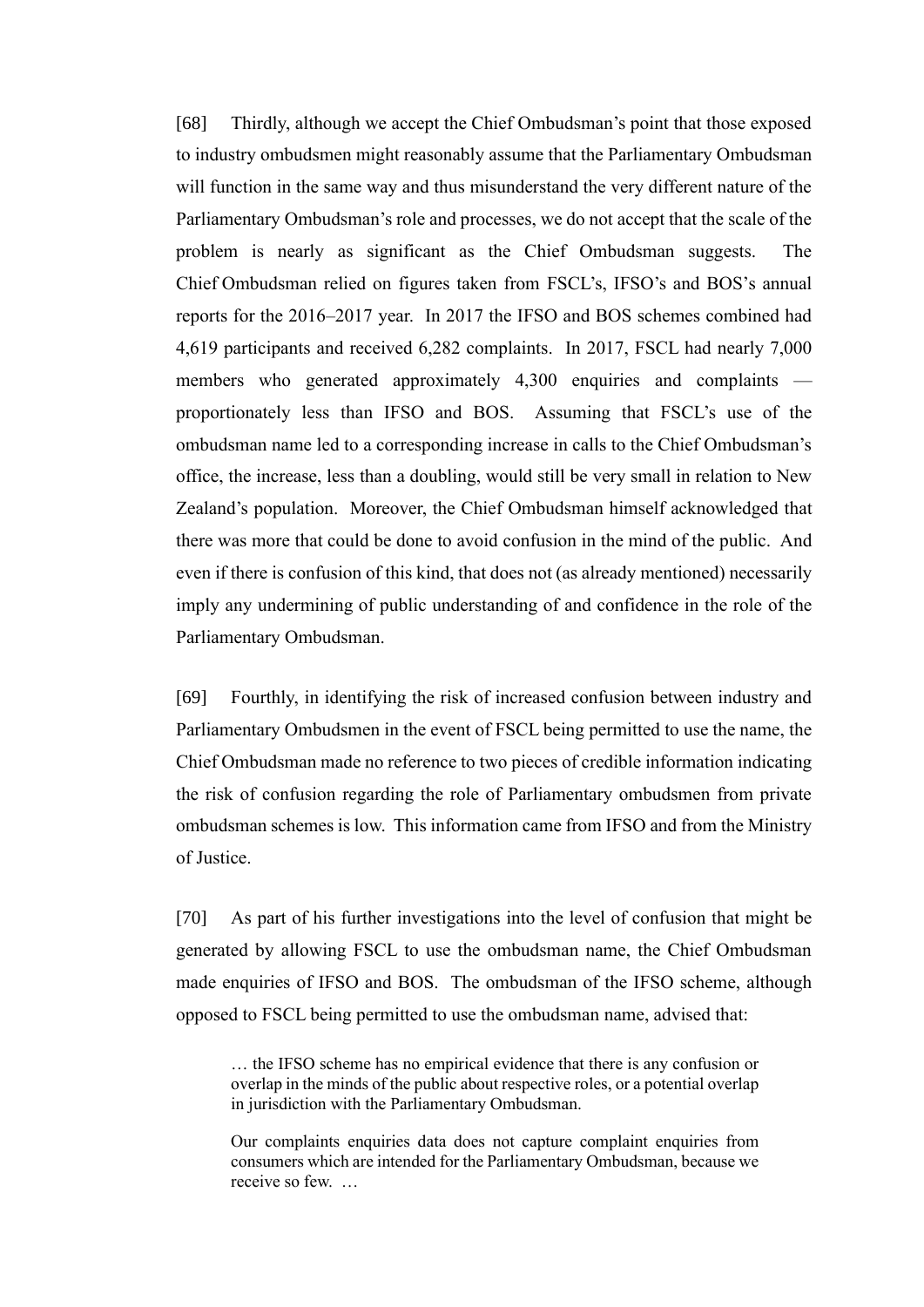Nor is the IFSO scheme aware of any evidence that "*confusion potentially damages the status and mana of the Parliamentary Ombudsmen and the public's understanding of it*." 41

[71] When FSCL responded to the Chief Ombudsman's second provisional decision it drew these comments to the Chief Ombudsman's attention, setting out the passage above in full.

[72] As part of his ongoing contact with the Ministry of Justice over the proposed amendment to s 28A, the Chief Ombudsman was provided with a regulatory impact report prepared by the Ministry, which advised that:

The evidence of need for any significant change in approach is inconclusive. The Parliamentary Ombudsman's long-standing public profile and status already affords a high degree of public confidence and trust. To the extent there is public confusion over the role or jurisdiction of the Parliamentary Ombudsman this does not appear solely, or even mostly, attributable to the use of the name 'ombudsman' by the two existing private-sector bodies.

[73] We conclude that there is no objectively supportable basis for the Chief Ombudsman's view that allowing FSCL to use the ombudsman name would lead to such confusion in the mind of the public and to undermine the office of the Parliamentary Ombudsman. This conclusion is consistent with the Ombudsman's jurisdiction, which is stated at s 13(1) of the Ombudsmen Act:

…it shall be a function of the Ombudsmen to investigate any decision or recommendation made, or any act done or omitted… relating to a matter of administration and affecting any person or body of persons in his or her personal capacity, in or by any of the public service agencies or organisations named in Parts 1 to 1C and 2 of Schedule 1 or by any committee (other than a committee of the whole) or subcommittee of any organisation named or specified in Part 3 of Schedule 1, or by any officer, employee or member of any such public service agency or organisation in his capacity as such officer, employee or member.

[74] The statutory function makes it clear that the Ombudsman's jurisdiction affects only central and local government bodies and public agencies. The industry ombudsmen have a completely different role. Any possible confusion could be quickly dispelled.

<sup>&</sup>lt;sup>41</sup> This was a reference to the Chief Ombudsman's inquiry of IFSO in which the Chief Ombudsman identified, as a matter of concern, confusion between the roles of the Parliamentary Ombudsman and the financial dispute resolution schemes which could potentially damage the status and mana of the Parliamentary Ombudsman and the public's understanding of it.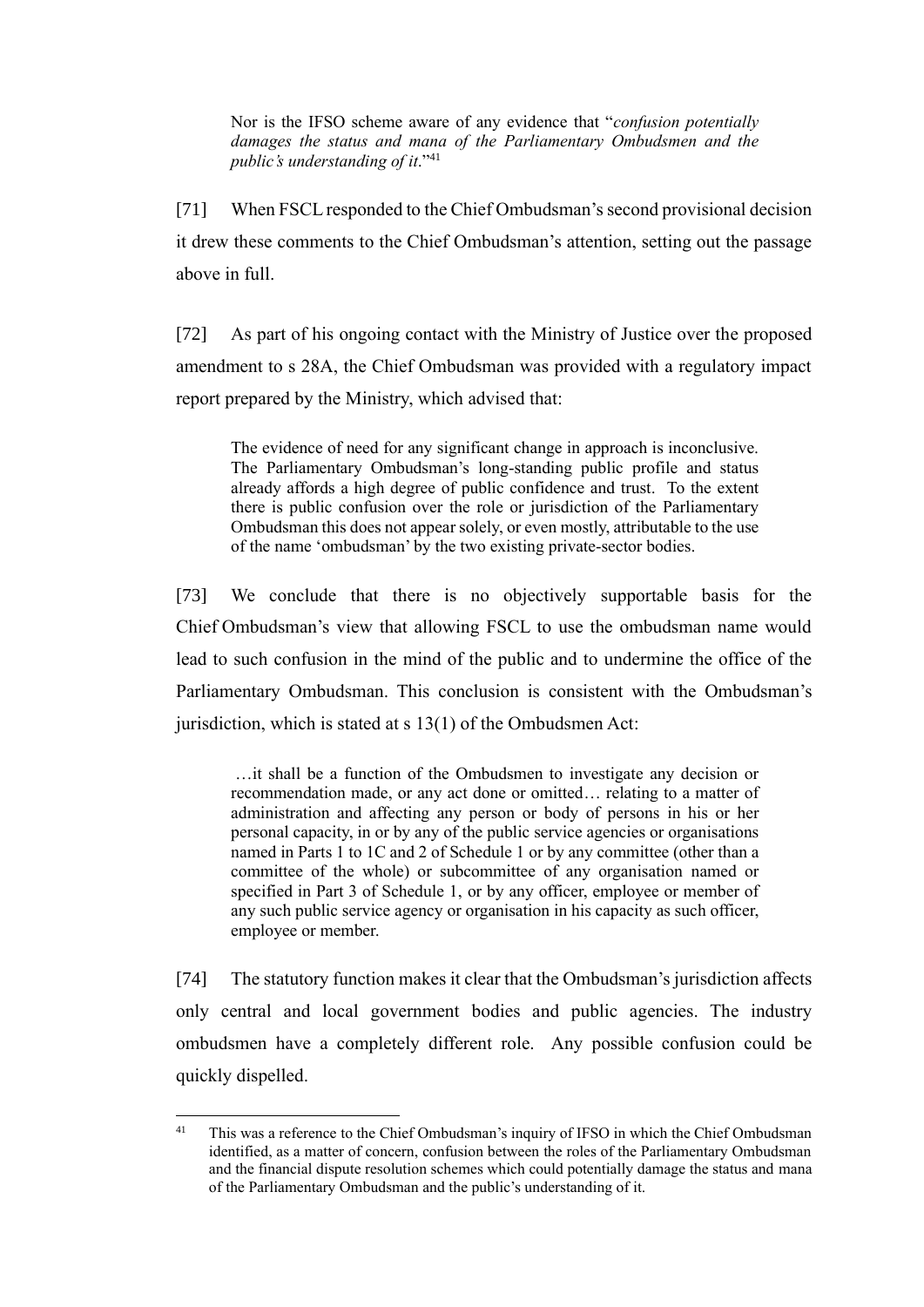## *Treating like cases alike*

<span id="page-26-0"></span>[75] The Chief Ombudsman was required to adhere to the principle of treating like cases alike, stated by the Privy Council in *Matadeen v Pointu*: 42

As a formulation of the principle of equality, the court cited Rault J in *Police v Rose*: "Equality before the law requires that persons should be uniformly treated, unless there is some valid reason to treat them differently". Their Lordships do not doubt that such a principle is one of the building blocks of democracy and necessarily permeates any democratic constitution. Indeed, their Lordships would go further and say that treating like cases alike and unlike cases differently is a general axiom of rational behaviour. It is, for example, frequently invoked by the courts in proceedings for judicial review as a ground for holding some administrative act to have been irrational …

(Footnotes omitted.)

[76] In his final decision the Chief Ombudsman acknowledged this principle and expressly noted the signal from this Court in its earlier decision that he was to "have regard to existing permissions and the need to treat like applicants reasonably consistently". However, although the Chief Ombudsman accepted that the FSCL, IFSO and BOS schemes are similar because they were all approved under the FSP Act, he nevertheless considered that FSCL was not directly comparable to IFSO and BOS because their schemes pre-dated the FSP Act so that the context in which they had secured permission to use the ombudsman name was different:

69. … The success of those schemes depended on the customers being confident that decisions would be made in a way that was independent, impartial, fair and binding on the members against whom a decision was made. There was no regulated means to achieve that at the time. It was the emergence of the voluntary, industry-backed Banking Ombudsman Scheme at the same time that s 28A was enacted, and the recognition of this public interest in consumer confidence attaching to the name 'ombudsman', that [led] primarily to the qualification on the prohibition on the use of the name. …

70. … FSCL's application is made against a very different background. It has Ministerial approval under the FSP Act, which provides a statutory assurance that these qualities exist. It is subject to ongoing regulation under that Act. This has enabled it to attract a significant market share and establish a reputable scheme. So that aspect of the rationale for granting approval to BOS and IFSO is not present for FSCL.

71. Rather, the key benefit to FSCL would be the mana and gravitas that comes from the name. I also accept there may be an inherent unfairness in the fact that, by dint of historical circumstances, FSCL must operate in

<sup>42</sup> *Matadeen v Pointu* [1999] 1 AC 98 (PC) at 109, cited in *Ririnui v Landcorp Farming* [2016] NZSC 62, [2016] 1 NZLR 1056 at [94].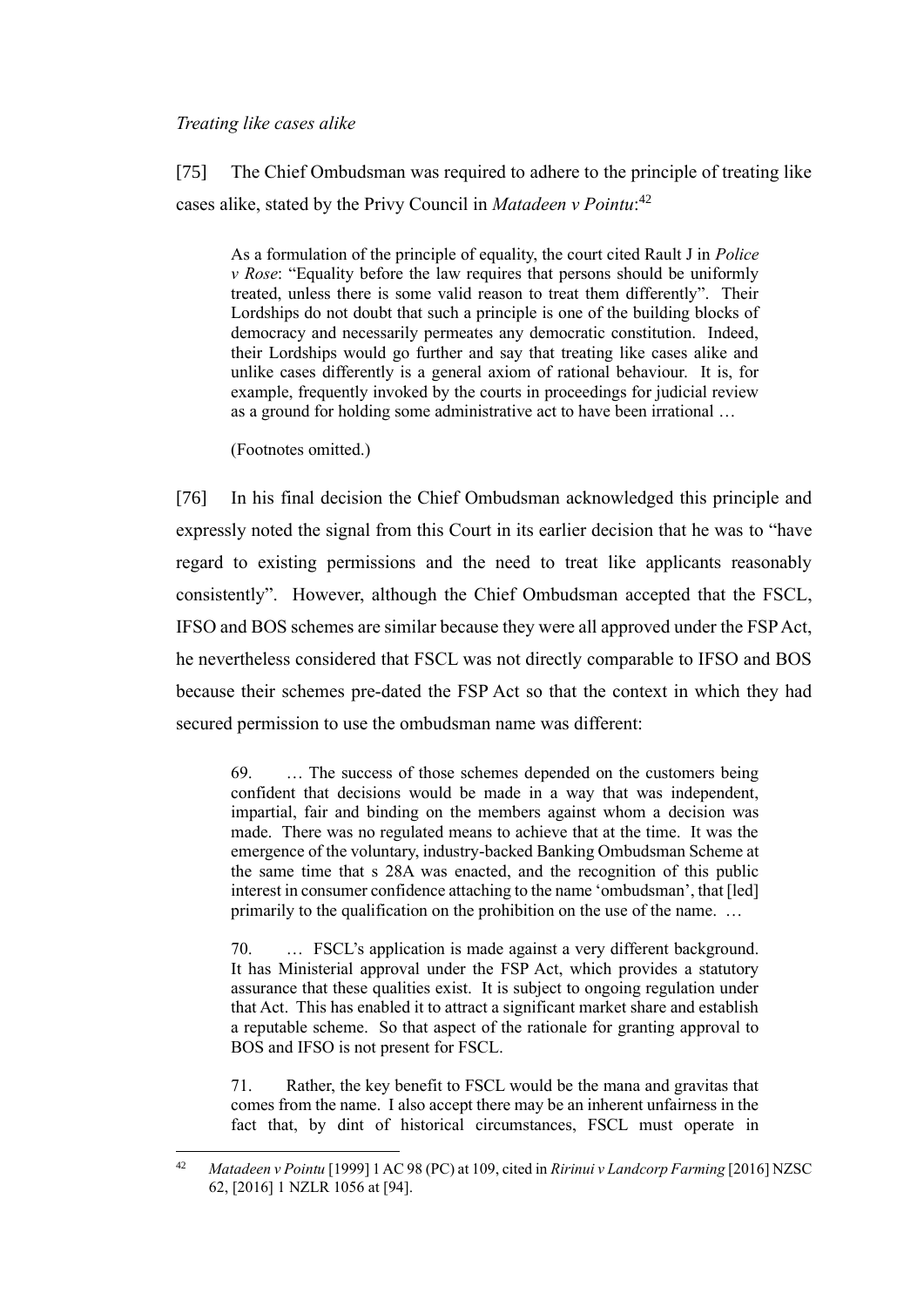competition with two other approved schemes who have the benefit of the name. I take this into account.

[77] The Chief Ombudsman concluded that:

72. In summary, I accept that FSCL competes in the same market as BOS and IFSO and that it would be desirable as a matter of consistency and fairness for FSCL also to be able to use the label ombudsman. That is an important factor that favours granting approval. However I do not consider the public interest considerations for this application to be the same as existed when BOS and IFSO were granted consent.

[78] FSCL submitted that the Chief Ombudsman's decision was unreasonable because the distinction he identified — IFSO and BOS having secured their permission prior to the FSP Act — did not justify treating FSCL differently and accorded a "first mover" advantage to BOS and IFSO, which this Court had expressly cautioned against.<sup>43</sup>

[79] Ms Scholtens submitted, first, that FSCL's argument that the final decision was substantively unreasonable because it accorded a "first mover" advantage to BOS and IFSO, was new and should not be taken into account. However, in FSCL's written submissions in the High Court, it expressly submitted that the Chief Ombudsman's reasoning was unreasonable because this Court had made it clear that the IFSO's and BOS's status as "first movers" did not provide any basis for treating FSCL differently. The argument is therefore not new in this Court.

[80] Ms Scholtens' second response was that the decision was not unreasonable because, but for the Chief Ombudsman's predetermination of the application generally, the difference relied on by the Chief Ombudsman would have complied with this Court's direction to have regard to existing permissions and the need to treat like applicants reasonably consistently. We respectfully think that this approach misunderstands the effect of the Court's statements. The reference to existing permissions having to be taken into account must be read together with the observation that there should not be a "first mover" advantage, meaning that the fact that some schemes obtained permission at an earlier stage ought not count against a subsequent applicant where the schemes are substantially similar. Where parties are otherwise

<sup>43</sup> Court of Appeal judgment, above n 1, at [54].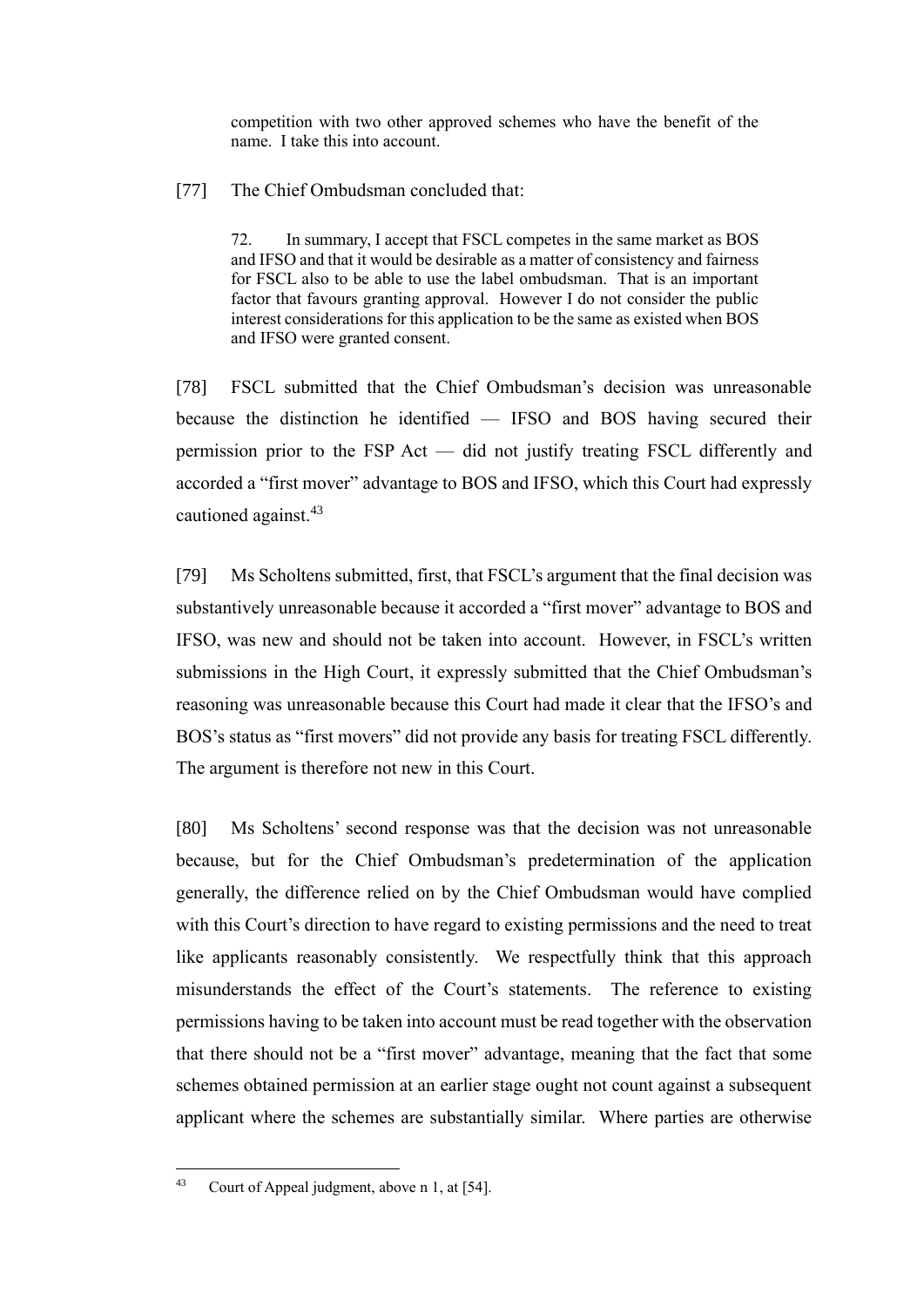similar, their historically different circumstances should not affect the decision. To do otherwise risks arbitrariness.

[81] Ms Scholtens also submitted that FSCL's argument that the absolute requirement for consistency of treatment would be inconsistent with this Court's earlier finding that the s 28A discretion is not confined to a consideration of ombudsman-like qualities; to do so, she argued, would lead to all approved financial dispute resolution schemes being entitled to use the name under s 28A (as it stood before the 2020 amendment), which would have been contrary to Parliament's intention to protect the use of the name.

[82] We do not understand FSCL to be arguing for an absolute standard of consistency. The principle requires consistency unless there is a valid reason for treating otherwise similar parties differently. FSCL simply says that there is no valid reason to do that in this case. For the reasons just canvassed, we agree with FSCL.

## *FSCL's s 14 BORA rights*

<span id="page-28-0"></span>[83] Section 14 of BORA protects all forms of expression.<sup>44</sup> This includes the expression of information for commercial purposes. However, as this Court noted in *Taylor v Chief Executive of the Department of Corrections*, not all types of speech have an equal value.<sup>45</sup> This difference is relevant in the assessment of whether a decision limiting the right is demonstrably justifiable in a free and democratic society.<sup>46</sup>

[84] The Chief Ombudsman accepted that the use of the ombudsman name in connection with FSCL's scheme engaged s 14. But he regarded the value of the proposed use as "not particularly strong" and, when made against the value of protecting the role of the Parliamentary Ombudsman, considered refusal to be a demonstrably justifiable limitation:

75. … The interest for FSCL is in using the name for marketing purposes and competitive advantage. This is not a form of expression which contributes

<sup>44</sup> *Moonen v Film and Literature Board of Review* [2000] 2 NZLR 9 (CA) at [15].

<sup>45</sup> *Taylor v Chief Executive of the Department of Corrections* [2015] NZCA 477 at [70], citing *R v Secretary of State for the Home Department*, *ex parte Simms* [2000] 2 AC 115 (HL) at 127.

<sup>&</sup>lt;sup>46</sup> New Zealand Bill of Rights Act 1990, s 5.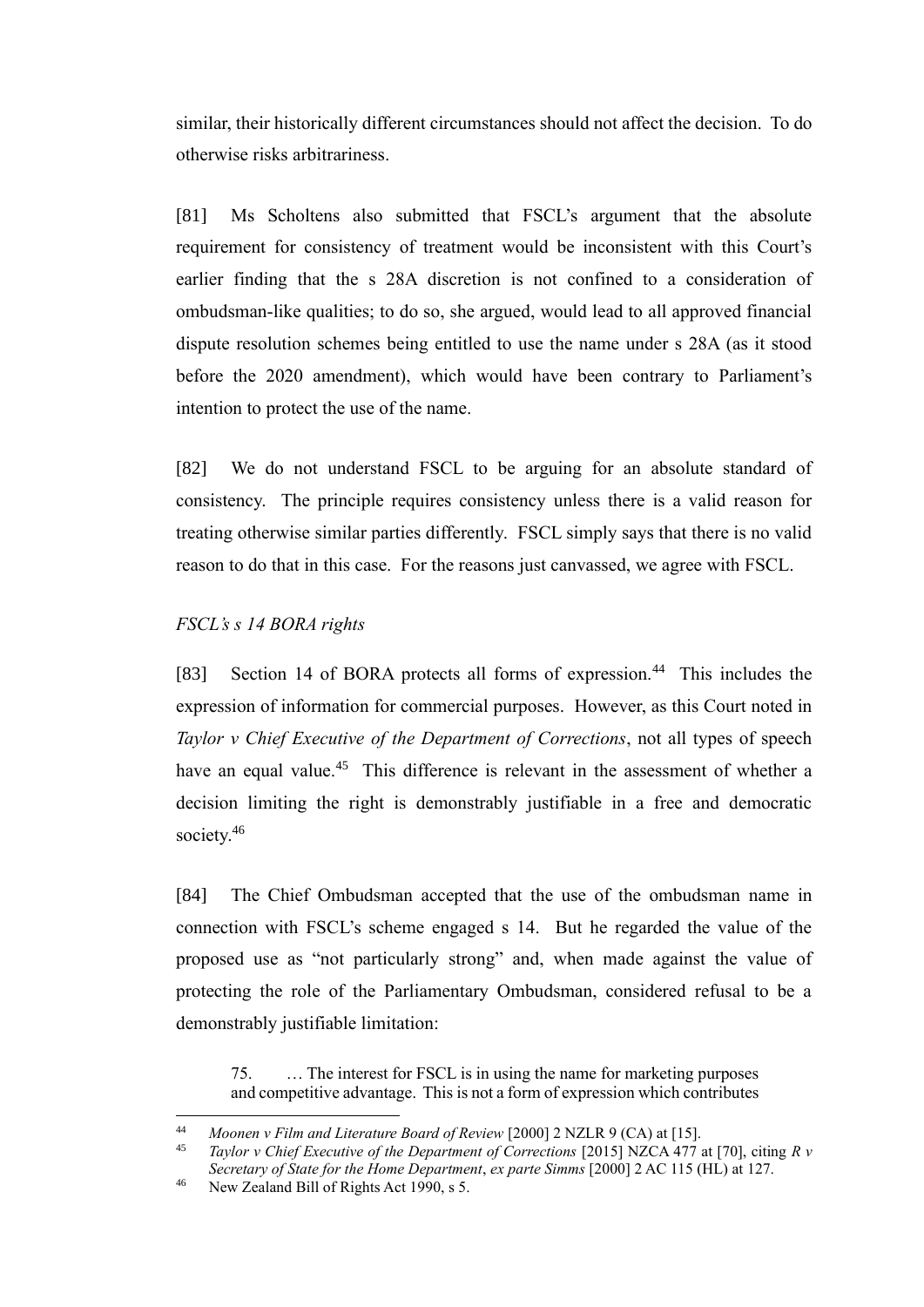in any significant way to the marketplace of ideas or social and political decision making. I consider that the interference with FSCL's free expression is demonstrably justified in a free and democratic society, essentially for the reasons I have already identified.

76. The justification for interfering with FSCL's free speech in these circumstances is to avoid additional confusion amongst members of the public as to the different role of the Parliamentary Ombudsmen compared to industry ombudsmen. If I were to approve FSCL's application, there would be a significant increase in the numbers of people exposed to industry ombudsmen. Thus there would be a significant potential increase in confusion as to the role of the Parliamentary Ombudsman, which in my experience will undermine the effectiveness and integrity of the Parliamentary Ombudsman.

[85] Any limitation on a BORA right must be rationally connected to its objective and impair the right or freedom as little as possible.<sup>47</sup> The approach to the question of proportionality in relation to administrative decisions has, in recent times, settled on the balancing of the right against countervailing considerations in the manner discussed in *Taylor* and in *Moncrief-Spittle v Regional Facilities Auckland Ltd and*  Auckland City Council.<sup>48</sup> Both counsel proceeded on the basis that this was the appropriate approach in this case and we agree.

[86] We start with the nature of the right FSCL seeks to protect. Ms Scholtens acknowledged that there is room for debate about whether FSCL's right to determine how it names and promotes itself ought to be framed as a commercial marketing exercise or otherwise. But she resisted any comparison with *Moncrief-Spittle* on the basis that the Council's decision in that case affected rights of members of the public and was therefore not a strictly commercial decision whereas the decision facing the Chief Ombudsman would affect only FSCL. The effect of Ms Scholten's submission would be that the balancing exercise would start from the position that, while FSCL's right to freedom of expression is protected, any limitation on that right is more easily justified than would be the case if the expression engaged forms of expression connected to political views, as was the case in *Moncrief-Spittle*.

<sup>47</sup> *R v Hansen* [2007] NZSC 7, [2007] 3 NZLR 1 at [64] per Blanchard J, [120]–[124] per Tipping J, [203]–[204] per McGrath J and [272] per Anderson J.

<sup>48</sup> *Taylor*, above n 45, at [83]–[84]; *Moncrief-Spittle v Regional Facilities Auckland Ltd and Auckland City Council* [2021] NZCA 142, [2021] 2 NZLR 795 at [117]–[122].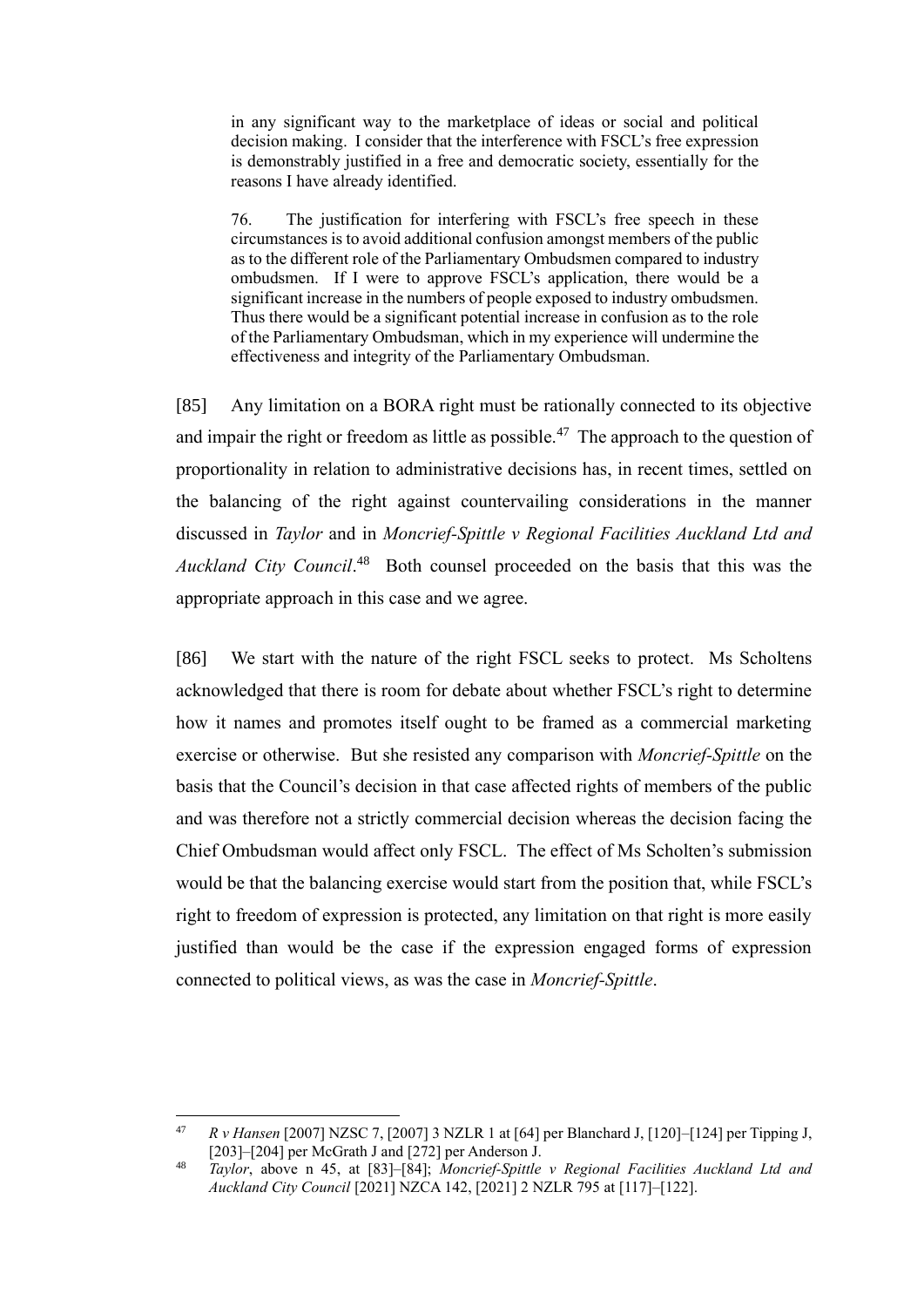[87] Mr Murray, for FSCL, submitted that the decision should be regarded as engaging a level of public interest and that the reasons advanced by the Chief Ombudsman do not demonstrate a justifiable limitation on its rights.

[88] It is common ground that FSCL is a commercial entity which competes for clients. But it cannot be said that the schemes operated by FSCL and its competitors occupy a purely commercial space in the market. These dispute resolution schemes can only operate with ministerial approval.<sup>49</sup> Approved schemes underpin the dispute resolution provisions of the FSP Act, which require every financial service provider to be a member of an approved dispute resolution scheme in respect of a financial service provider to a retail client.<sup>50</sup> The stated purpose of the dispute resolution provisions of the FSP Act are:<sup>51</sup>

… to promote confidence in financial service providers by improving consumers' access to redress from providers through schemes to resolve disputes. The schemes are intended to be accessible, independent, fair, accountable, efficient, and effective.

[89] The Chief Ombudsman's view of FSCL's free speech interest as "not particularly strong" failed to recognise that, although FSCL is a commercial entity, it operates its scheme within a statutory framework that exists for the public interest. The interest of a commercial entity in using the ombudsman name may not be particularly strong when viewed only through a commercial lens, but when the statutory purpose of the scheme is taken into account the interest is much stronger by virtue of the associated public interest in the scheme being available to consumers in the financial services sector.

[90] It is implicit that accessibility to these schemes, one of the stated purposes of the dispute resolution provisions, means accessibility in a broad sense. In our view, confusion as to the nature and quality of the competing schemes must be regarded as a barrier to accessibility. If comparable schemes appear different, there is a risk of the public being deprived of the opportunity to make a fully informed decision as to which to use.

<sup>&</sup>lt;sup>49</sup> Financial Service Providers (Registration and Dispute Resolution) Act 2008, s 50(1).<br>Socion 48(1)

 $^{50}$  Section 48(1).<br> $^{51}$  Section 47

Section 47.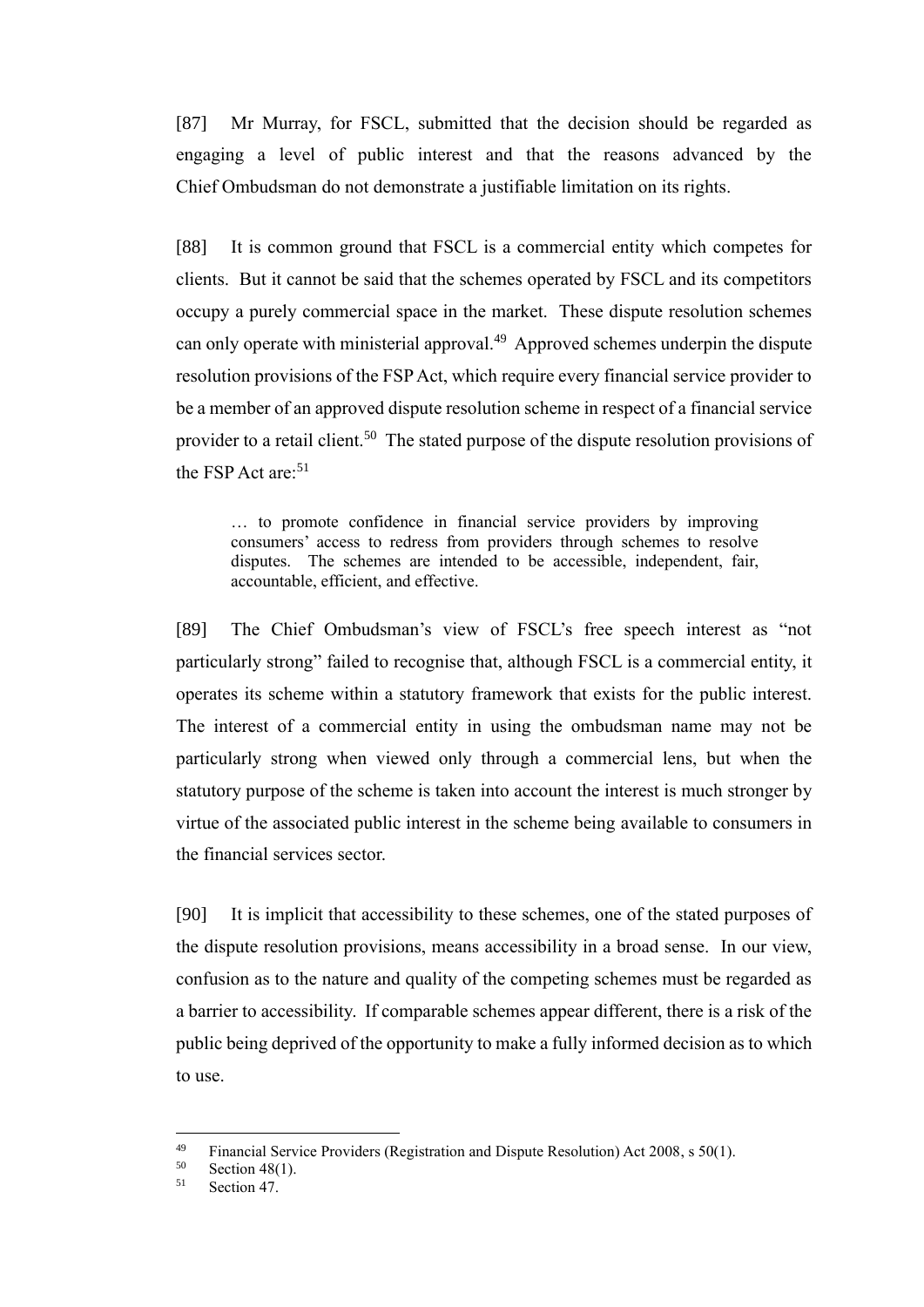[91] The countervailing interest identified by the Chief Ombudsman is the risk that members of the public seeking access to an industry dispute resolution scheme will end up confused about the status and role of the Parliamentary Ombudsman which would undermine the effectiveness and integrity of that office. We agree that there is a strong public interest in the continued effectiveness of the Parliamentary Ombudsman's role. That requires a good level of understanding in the community generally and of public confidence in that office. However, for the reasons we have given, we do not consider that there is any objectively supportable evidence on which to conclude that FSCL's use of the ombudsman name would lead to a lessening in public understanding of and confidence in the role of the Parliamentary Ombudsman. It follows that there is no rational connection between refusing FSCL's application to use the ombudsman name and the risk that the office of the Parliamentary Ombudsman will be undermined. The refusal of permission was therefore an unreasonable limitation on FSCL's s 14 BORA right.

#### *Was there only one lawful decision available?*

<span id="page-31-0"></span>[92] We have reached the point that, in our view, there was no objectively reliable basis for the Chief Ombudsman's final decision.

[93] The facts on which the Chief Ombudsman relied to demonstrate a genuine risk of confusion in the public mind leading to a lessening of confidence in the Parliamentary Ombudsman do not support that conclusion. It is true that, as Ms Scholtens argued, there is an element of the unknown about the effect granting permission to FSCL to use the ombudsman name will have. However, judgments about the future almost invariably rest on an assessment of what is currently known. What is currently known strongly suggests that the risk to the Parliamentary Ombudsman's role and status is negligible.

[94] Nor was there any rationally justifiable basis on which to distinguish FSCL from the IFSO and BOS schemes.

[95] Refusing FSCL permission to use the ombudsman name was an unreasonable limitation on its s 14 BORA right, given FSCL's moderately strong s 14 BORA interest and the low countervailing risks.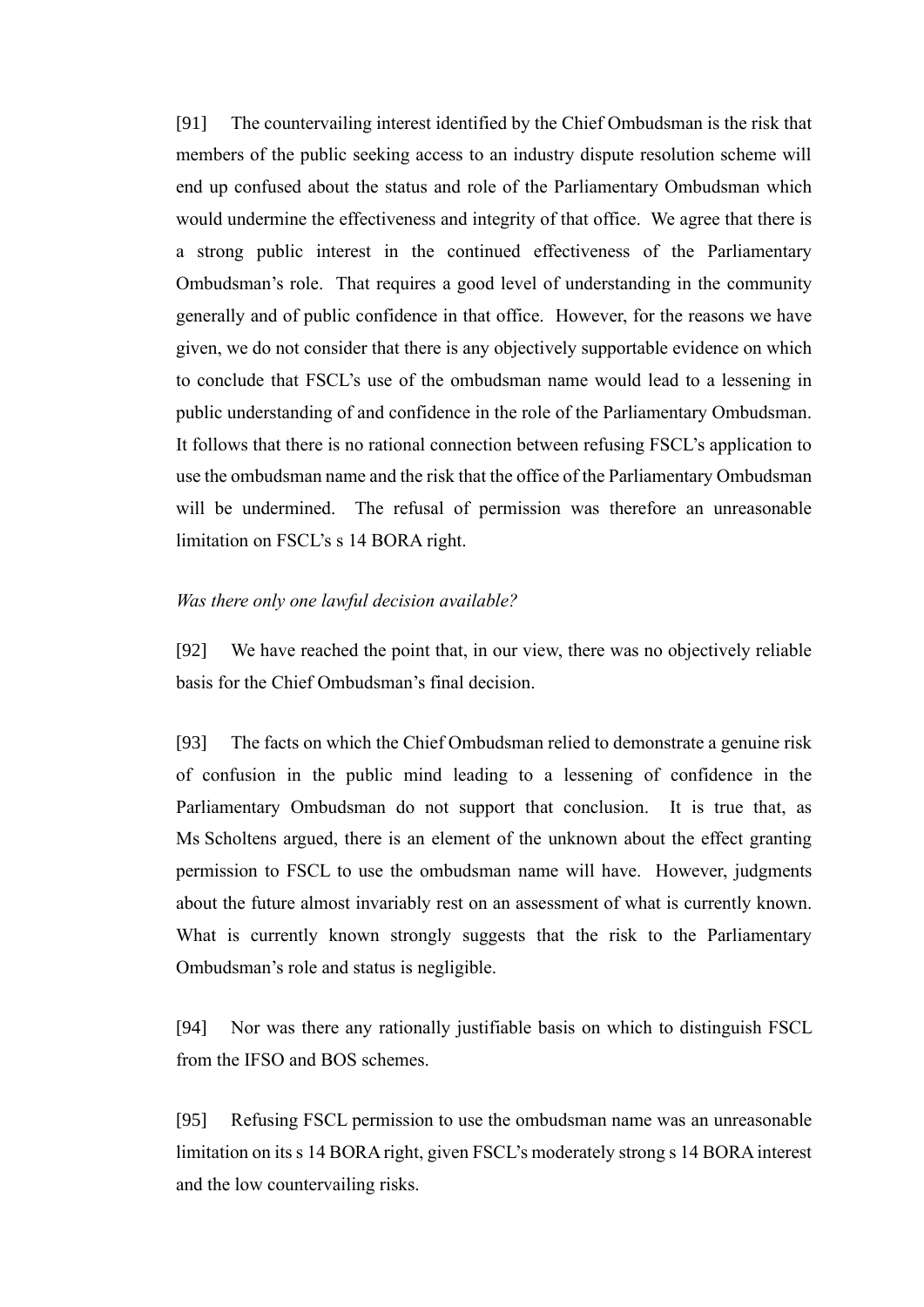[96] As there were no factors that, objectively, justified refusing FSCL's application, the discretion to refuse permission was only of the most residual kind. We consider that the only lawful decision the Chief Ombudsman could have made was to grant FSCL the permission it sought.

## **The appropriate relief**

<span id="page-32-0"></span>[97] The Judge declined to make a declaration that FSCL was entitled to the Chief Ombudsman's consent under s  $28A$  of the Ombudsmen Act because:<sup>52</sup>

[216] The decision is important. It involves matters of policy which are outside the expertise of the Court and are not appropriate for it to assess. The importance of the role of the Parliamentary Ombudsman, and the fact that the decision was entrusted to the Chief Ombudsman, support my view that it is not for this Court to make the decision on the merits. I am aware this has been a long process for FSCL. However, on balance it is important to ensure the substantive decision is made as envisaged by the legislation, albeit with appropriate safeguards.

[217] In those circumstances I consider the decision should be set aside and be referred back for reconsideration.

[98] In light of the finding of predetermination, the Judge accepted that it was not appropriate for the Chief Ombudsman himself to undertake any reconsideration of the decision without putting in place arrangements to manage the risk of pre-determination in any further reconsideration.<sup>53</sup> The Judge was nevertheless satisfied that there were practical options to address this problem. She identified the provision under s 8(1) for the appointment of an ombudsman for a temporary purpose and the provisions of s 28 for the Chief Ombudsman to delegate any of his powers to another person.<sup>54</sup>

[99] Relevantly, s 28 of the Ombudsmen Act provides:

(1) Any Ombudsman may from time to time, by writing under his hand, delegate to any person holding any office under him any of his powers under this Act, except this power of delegation and the power to make any report under this Act.

<sup>…</sup>

 $52$  Decision on appeal, above n 2.<br> $53$  At [218]

 $53$  At [218].<br> $54$  At [220]

At [220]–[221].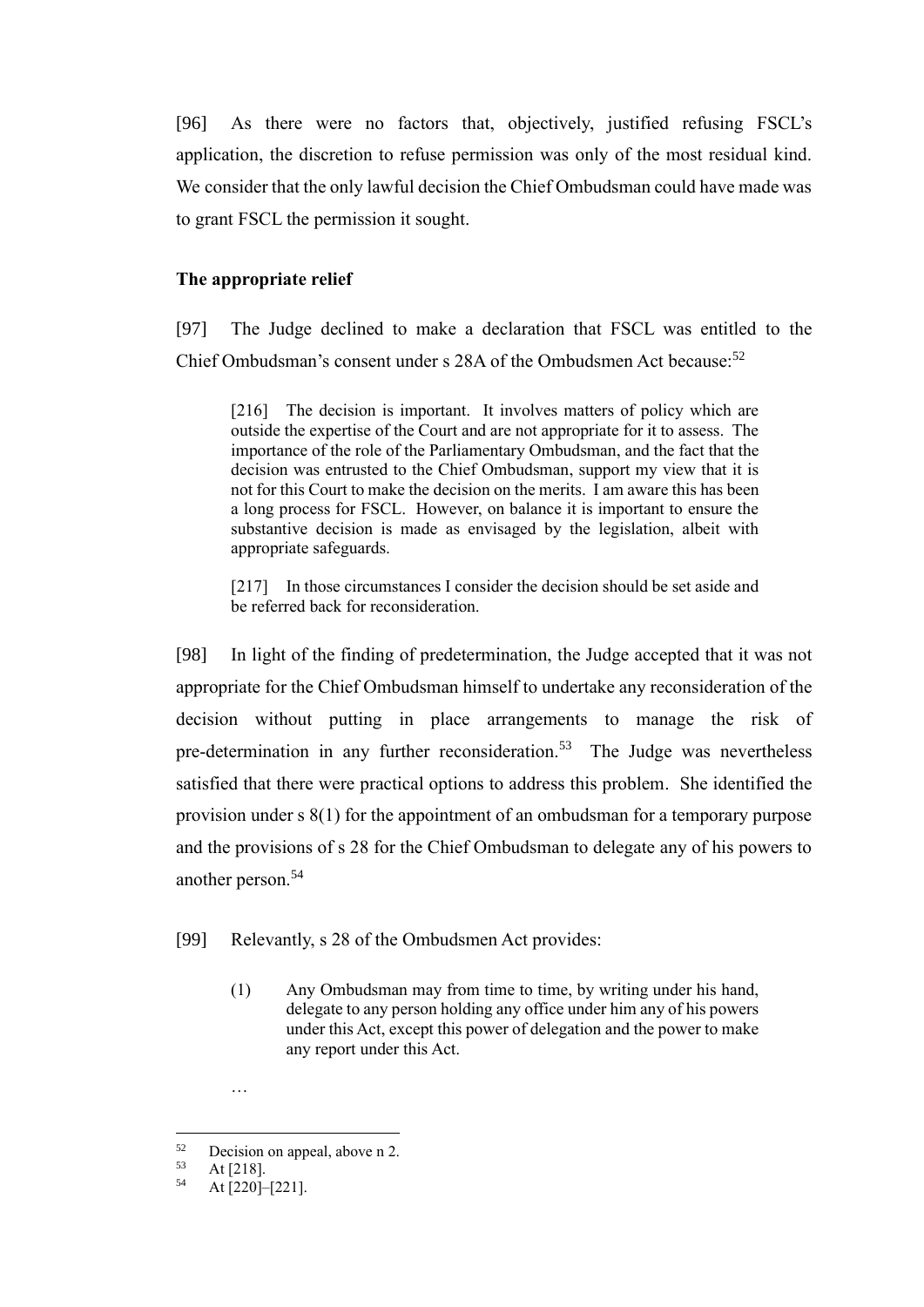- (4) Any such delegation may be made subject to such restrictions and conditions as the Ombudsman thinks fit, and may be made either generally or in relation to any particular case or class of cases.
- [100] The Judge ordered that the decision be referred back for reconsideration:

[222] I therefore order the Chief Ombudsman's decision of 20 June 2019 be set aside and refer the matter back for reconsideration under s 28A. Such reconsideration to be undertaken on the report and recommendation of an ombudsman appointed for that purpose or under a delegation from the Chief Ombudsman.

[101] In a subsequent decision granting a stay pending determination of this appeal the Judge recorded that the Chief Ombudsman had "already taken steps to commence the reconsideration by preparing a delegation to a suitable person and approaching two QCs and a former Supreme Court Judge who each indicated willingness to act". Before us, Mr Ballinger, who carried this aspect of the argument for the Chief Ombudsman, referred only to the Chief Ombudsman's office having approached two Queen's Counsel with significant public law experience who were available for appointment and did not have any conflict of interest.

[102] However, FSCL says that the mechanism settled on by the Chief Ombudsman for reconsideration of the decision is impractical. That fact, coupled with the long delays to date and (it says) the persistent and serious unlawfulness of the Chief Ombudsman in deliberately disregarding this Court's earlier decision, meant that the appropriate course for the Judge was to substitute her own decision for that of the Chief Ombudsman and grant the substantive relief sought. It now seeks that relief from this Court.

[103] Mr Ballinger defended the appropriateness of the Judge's refusal to grant substantive relief, objecting to FSCL's characterisation of the Chief Ombudsman's conduct and the suggestion that it ought to justify this Court substituting its own view. Mr Ballinger described the conduct as merely a legitimate predisposition that fell into predetermination, but which could not be characterised as serious unlawfulness. He also submitted that inviting the Court to express a view on the seriousness of the error of law or process in question risks expanding the scope of judicial review in a way that is both unnecessary and undesirable.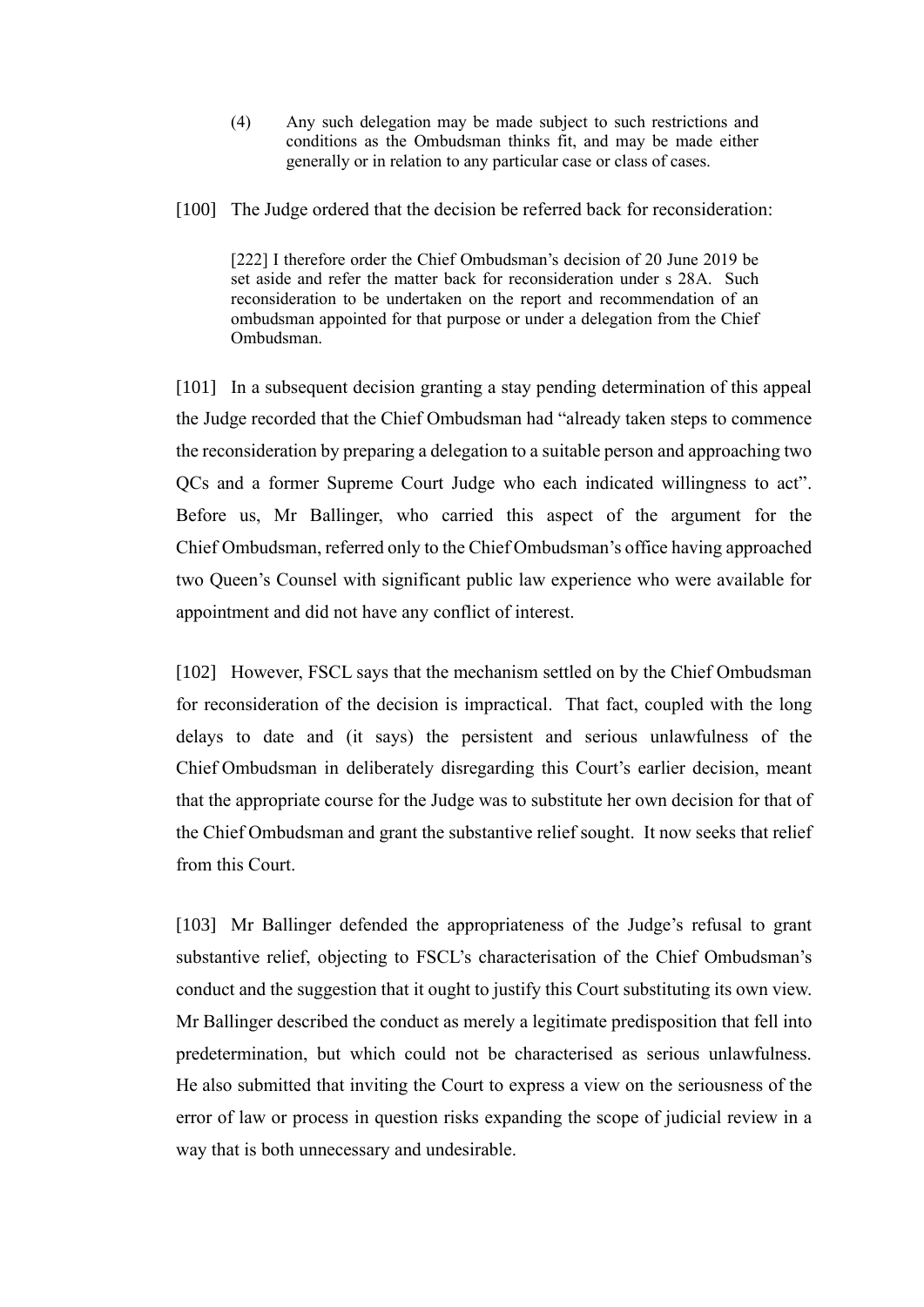[104] We agree that it is unnecessary for us to formally characterise the seriousness of the error in this case beyond the findings of the Judge. The greater concern is the manner in which the decision is to be reconsidered. Given that the Chief Ombudsman's decision was set aside for predetermination, it is recognised by all concerned that independence of the decision-making process now is of the utmost importance. Mr Ballinger submitted that the process for reconsideration directed by the Judge was appropriate.

[105] However, we have a number of concerns with the proposed process. First, under s 28, the delegate must be a person "holding any office under [the Chief Ombudsman]". Thus, although Mr Ballinger submitted that the proposed process would avoid the matter being dealt with again by the Chief Ombudsman, the statutory basis for delegation is contrary to genuine independence. Moreover, we were told that the Chief Ombudsman proposed to brief the person engaged to undertake the reconsideration himself. We cannot see how any decision reached by a delegate holding office under the Chief Ombudsman and briefed by the Chief Ombudsman could be described as a genuinely independent decision. The statutory basis for delegation and the proposed approach to the briefing of the delegate carries an unacceptable risk of the independence of the process being undermined or, at least, having that appearance. This is, of course, no reflection on those proposed for the task (whose identity is unknown to us).

[106] Mr Ballinger also pointed out that the Chief Ombudsman's decision-making process was inquisitorial and that the QC engaged could, likewise, undertake their own inquiries, whereas this Court could not. We accept this point. It does however engage one of the objections raised by Mr Murray, that if the decision is made by a QC engaged for the purpose, FSCL will find itself in a position of having to put its case again to that person which, given the long history of this matter, would be unfair. We make the additional observation that, given the exhaustive process to date, it is difficult to see what further inquiries are left to be made.

[107] The remaining factor is the long delay in resolving this matter. FSCL first made its application in 2015. Seven years on, and with two decisions having been set aside by this Court, it is now proposed that the decision be revisited not by the statutory